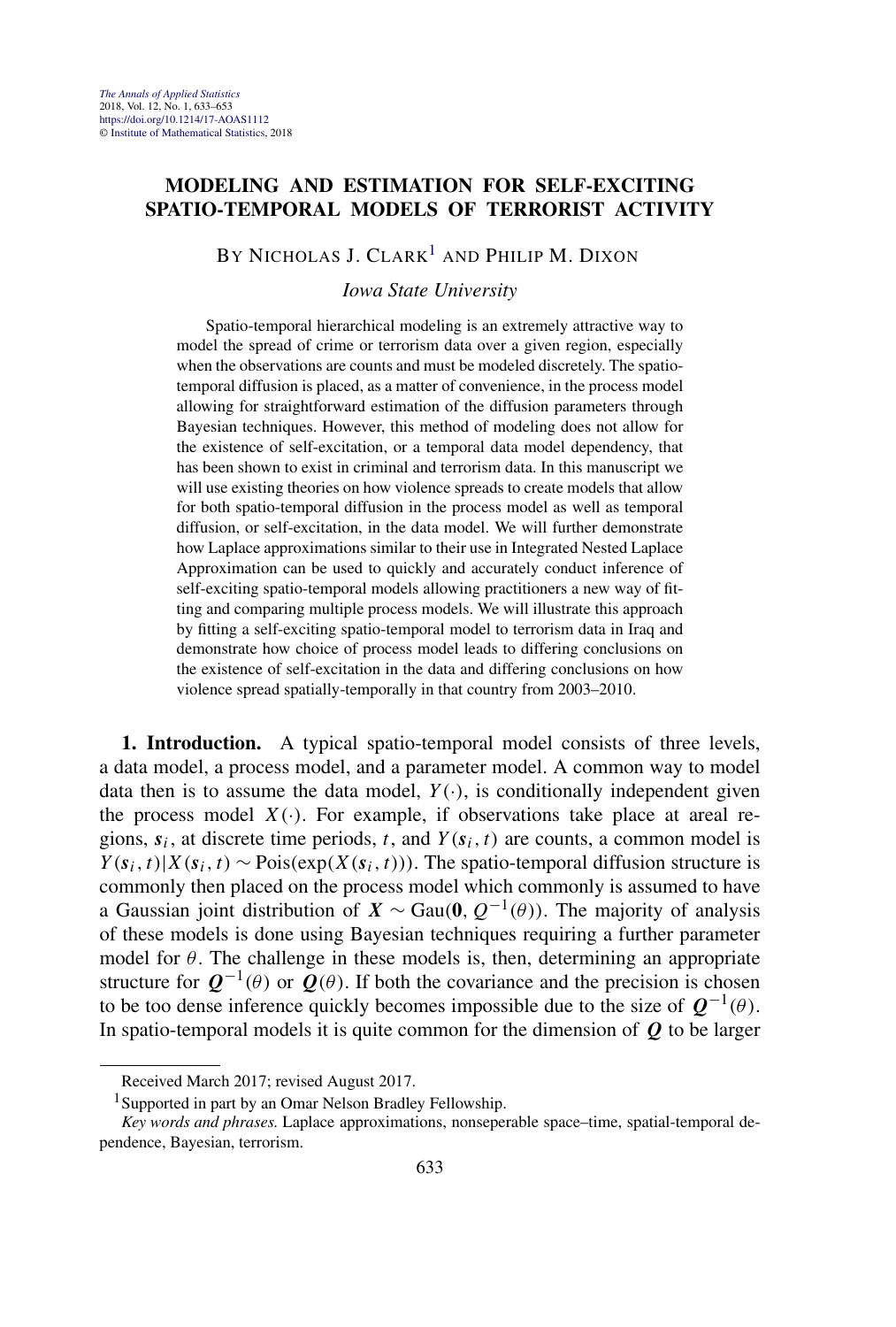than, say,  $10^4 \times 10^4$ . A thorough overview giving many examples of this method of modeling is given in [Cressie and Wikle](#page-18-0) [\(2012\)](#page-18-0).

In modeling terrorism or crime data one possibility is to use an extremely general spatio-temporal process model to capture variance not explained through the use of covariates. For example, [Python et al.](#page-19-0) [\(2016\)](#page-19-0) use a Matern class covariance function over space and an AR(1) process over time. They then use covariates to test the impact of infrastructure, population, and governance. The general spatio-temporal process models used, in this case, has an extremely sparse precision structure greatly aiding in computations.

While diffusion in spatio-temporal models is often modeled through a latent process, more recent models describing the spread of violence have incorporated self-excitation, or spatio-temporal diffusion that exists linearly in the data model itself. Self-excitation is the theory that in terrorism, or crime, the probability of an event occurring is a function of previous successful events. For instance [Mohler](#page-19-0) [et al.](#page-19-0) [\(2011\)](#page-19-0) demonstrate that burglars are more likely to rob locations that have previously and successfully been robbed. [Mohler](#page-19-0) [\(2013\)](#page-19-0) derived a class of models that allowed for temporal diffusion in both the process model as well as the data model and demonstrated how the two processes were identifiable.

In the modeling of terrorism data [Lewis et al.](#page-19-0) [\(2012\)](#page-19-0), [Porter and White](#page-19-0) [\(2012\)](#page-19-0), and [Mohler](#page-19-0) [\(2013\)](#page-19-0) have all successfully used the self-excitation approach to model. Most recently, [Tench, Fry and Gill](#page-19-0) [\(2016\)](#page-19-0) used a likelihood approach for temporal modeling of IEDs in Northern Ireland using self-excitation. However, in these papers the existence and analysis of self-excitation was the primary objective and any process model dependency was either ignored or treated as a nuisance. The one exception is in [Mohler](#page-19-0) [\(2013\)](#page-19-0) where a temporal only model was assumed for the process model and inference was conducted on both the process model dependency and the data model dependency.

In this manuscript, we will consider a spatial and a spatial-temporal process model that allows for self-excitation. We will present two self-exciting models for terrorist activity that have different process models corresponding to different notions of how terrorism evolves in time and space as well as temporal dependency in the data model to account for self-excitation. These two models are specific cases of more general spatio-temporal models that allow dependency in both the process model as well as the data model.

We will further show how Laplace approximations similar to their use in Integrated Nested Laplace Approximation (INLA), an approximate Bayesian method due to [Rue, Martino and Chopin](#page-19-0) [\(2009\)](#page-19-0), can be used to conduct inference for these types of models. We will show, via simulation, how INLA, when appropriately modified, can accurately be used to make inference on process level parameters for self-exciting models and aid analysts in determining the appropriate process model when scientific knowledge cannot be directly applied as in [Cressie](#page-18-0) [and Wikle](#page-18-0) [\(2012\)](#page-18-0). Finally, we will apply this technique to terrorism data in Iraq. We will show that choice of process model, in this case, results in differing conclusions on the impact of self-excitation in the model.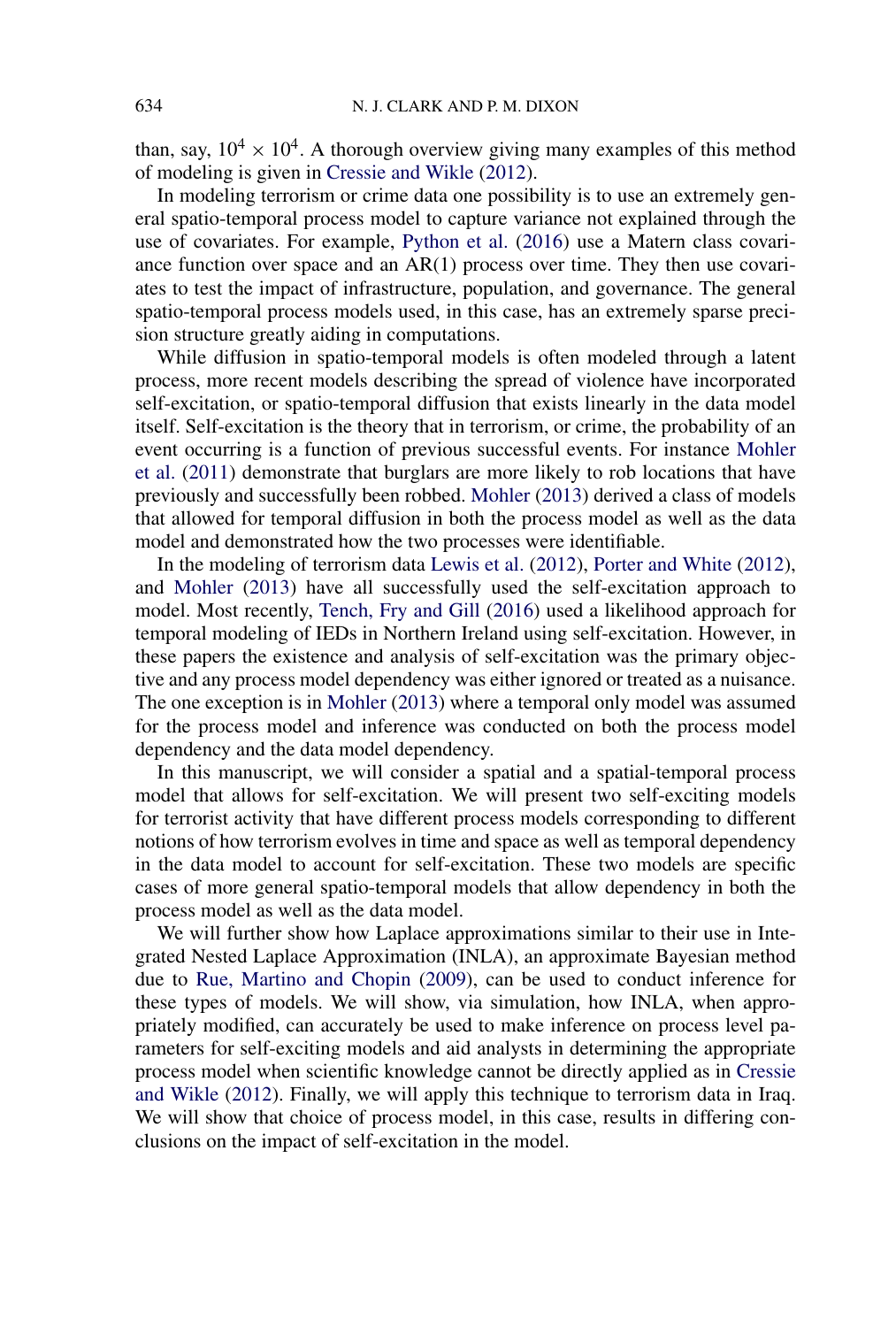<span id="page-2-0"></span>**2. Self-exciting spatio-temporal models.** The use of self-exciting models in both criminal and terrorism modeling has become increasingly popular over the last decade after being originally introduced in [Short et al.](#page-19-0) [\(2008\)](#page-19-0). Self-excitement, in a statistical model, directly models copycat behavior by letting an observed event increase the intensity (or excites a model) over a specified time or location. Self-exciting models are closely related to Hawkes processes, which are counting processes, where the probability of an event occurring is directly related to the number of events that previously occurred. In a self-exciting model, the criminal intensity at a given spatio-temporal location,  $(x, y, t)$ , is a mixture of a background rate, *ν*, and self-excitement function,  $f(\mathcal{H}_{x,y,t})$  that is dependent on the observed history at that location,  $\mathcal{H}_{x,y,t}$ .

A common temporal version of a discretized Hawkes process is

 $(Y_t \sim \text{Pois}(\lambda_t)),$  $λ_t = ν + Σ$ *j<t*  $\kappa(t-j)y_j$ , (2.2)  $t \in \{1, 2, \ldots, T\}.$ 

In this example, in order for the process to have finite expectation in the limit,  $\kappa(t-j)$  must be positive and  $\sum_{i=1}^{\infty} \kappa(i) < 1$ .  $\kappa(t-j)$  can be thought of as the probability that an event at time *j* triggers an event at time *i*. [Laub, Taimre and](#page-19-0) [Pollett](#page-19-0) [\(2015\)](#page-19-0) provides an excellent overview of the mathematical properties of the continuous Hawkes process and the discrete process when  $\kappa(t - j)$  is taken to be an exponential decay function.

In [Mohler et al.](#page-19-0) [\(2011\)](#page-19-0), *ν* was treated as separable in space and time and was nonparametrically estimated using stochastic declustering; while in [Mohler](#page-19-0) [\(2013\)](#page-19-0), the spatial correlations were ignored and an AR(1) process was used for  $\kappa(t)$  and an exponential decay was assumed for the self-excitation. In terrorism modeling [Lewis et al.](#page-19-0) [\(2012\)](#page-19-0) used a piecewise linear function for  $\kappa(t)$ .

Here we will first define a general model that allows spatial or spatial-temporal correlation to exist in the process model and positive temporal correlation to exist in the data model to allow for self-excitation. First define  $s_i \in \mathbb{R}^2$ ,  $i \in \{1, 2, ..., s\}$ as locations in a fixed, areal, region. We further define  $t \in \{1, 2, ..., n\}$  as discrete time. The general form of a spatial-temporal self-exciting model is then given in (2.3):

(2.3)  
\n
$$
Y(s_i, t) | \mu(s_i, t) \sim \text{Pois}(\mu(s_i, t)),
$$
\n
$$
\mu(s_i, t) = \exp(X(s_i, t)) + \eta Y(s_i, t - 1),
$$
\n
$$
X \sim \text{Gau}(\mathbf{0}, Q^{-1}(\theta)).
$$

Comparing the above to the Hawkes process, we now have *ν* as a function of space–time and denote it as  $X(s_i, t)$ . We use the simplest form of self-excitation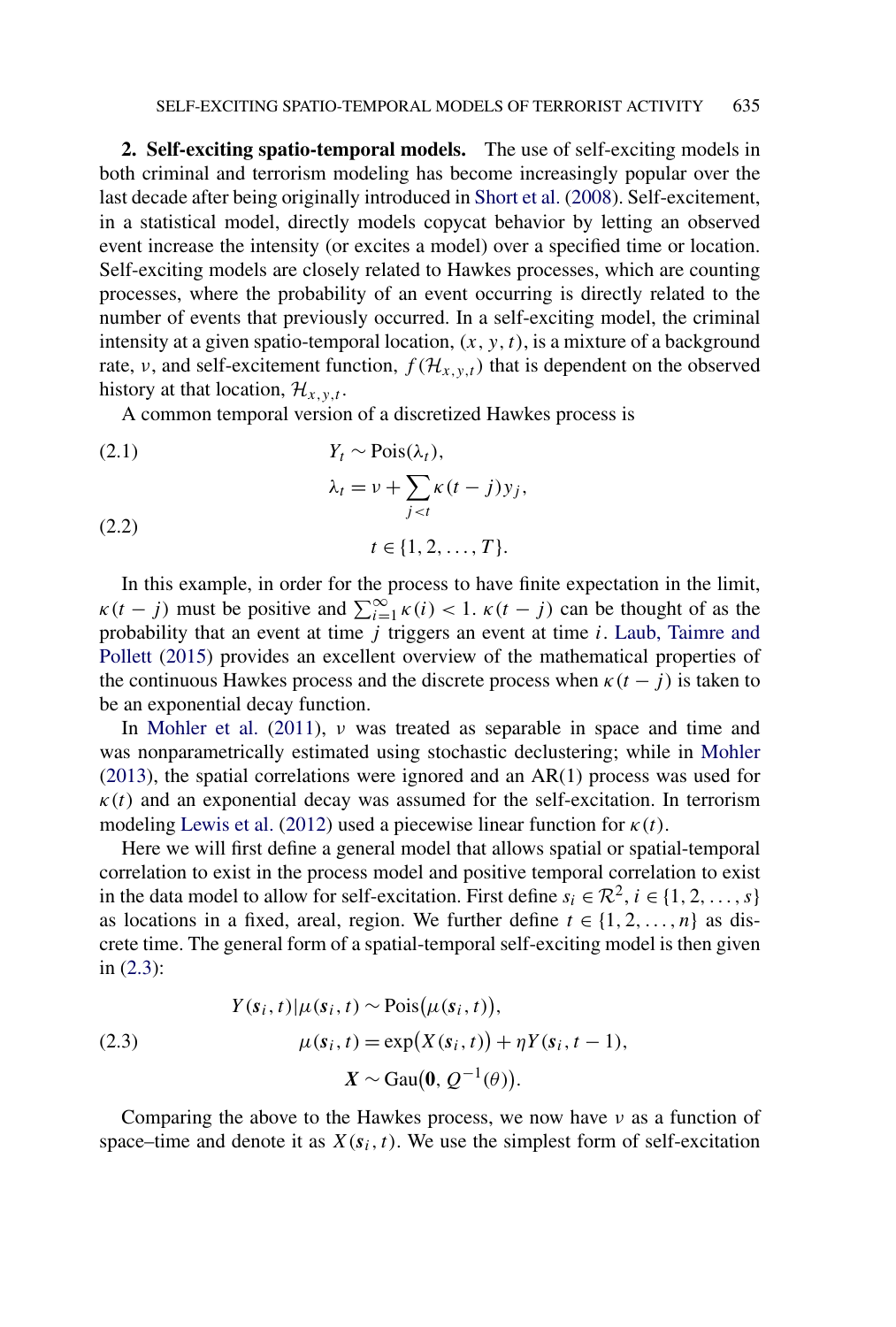**Response and Sources of Clustering** 

<span id="page-3-0"></span>

FIG. 1. *This figure shows an example of the expectation of two processes*, *one with self-excitation and one without*. *The bottom line is the expectation of a process with no self-excitation*, *the top has self-excitation of η* = 0*.*4. *The data realizations are from the process with self-excitation*.

letting  $\kappa(t-j)$  be a point-mass function such that  $\kappa(k) = \eta$  for  $k = 1$  and  $\kappa(k) = 0$ for  $k \neq 1$ . In all cases  $Y(s_i, t)$  will be discrete, observable, count data.

To contrast [\(2.3\)](#page-2-0) with a typical spatial model, Figure 1 depicts the expectation for one areal location  $(s_i, t)$  without self-excitation and with self-excitation as shown in Figure 1. In this figure, the lower line shows  $\mu(s_i, t)$  with  $\eta = 0$ , and the upper line has  $\eta = 0.4$ . The impact of self-excitation is clearly present in time  $10-13.$ 

2.1. *Spatially correlated self-exciting model*. In the first example of [\(2.3\)](#page-2-0) we assume the background intensity rate,  $X(s_i, t)$  has only spatial correlation. This model is motivated through the assumption that the latent dependency,  $X(s_i, t)$ , is as a continuous measure of violent tendency at region *si* at time period *t*, and regions that are closer together in space are assumed to share common characteristics.

Next, define  $N(s_i)$  as the neighborhood of location  $s_i$  where two regions are assumed to be neighbors if they share a common border.  $|N(s_i)|$  is the number of neighbors of location  $s_i$ . The model for  $Y(s_i, t)$  or the number of observed violent events at a given space–time location is then given by

(2.4) 
$$
Y(s_i, t) | \mu(s_i, t) \sim \text{Pois}(\mu(s_i, t)),
$$

$$
\mu(s_i, t) = \exp(X(s_i, t)) + \eta Y(s_i, t - 1),
$$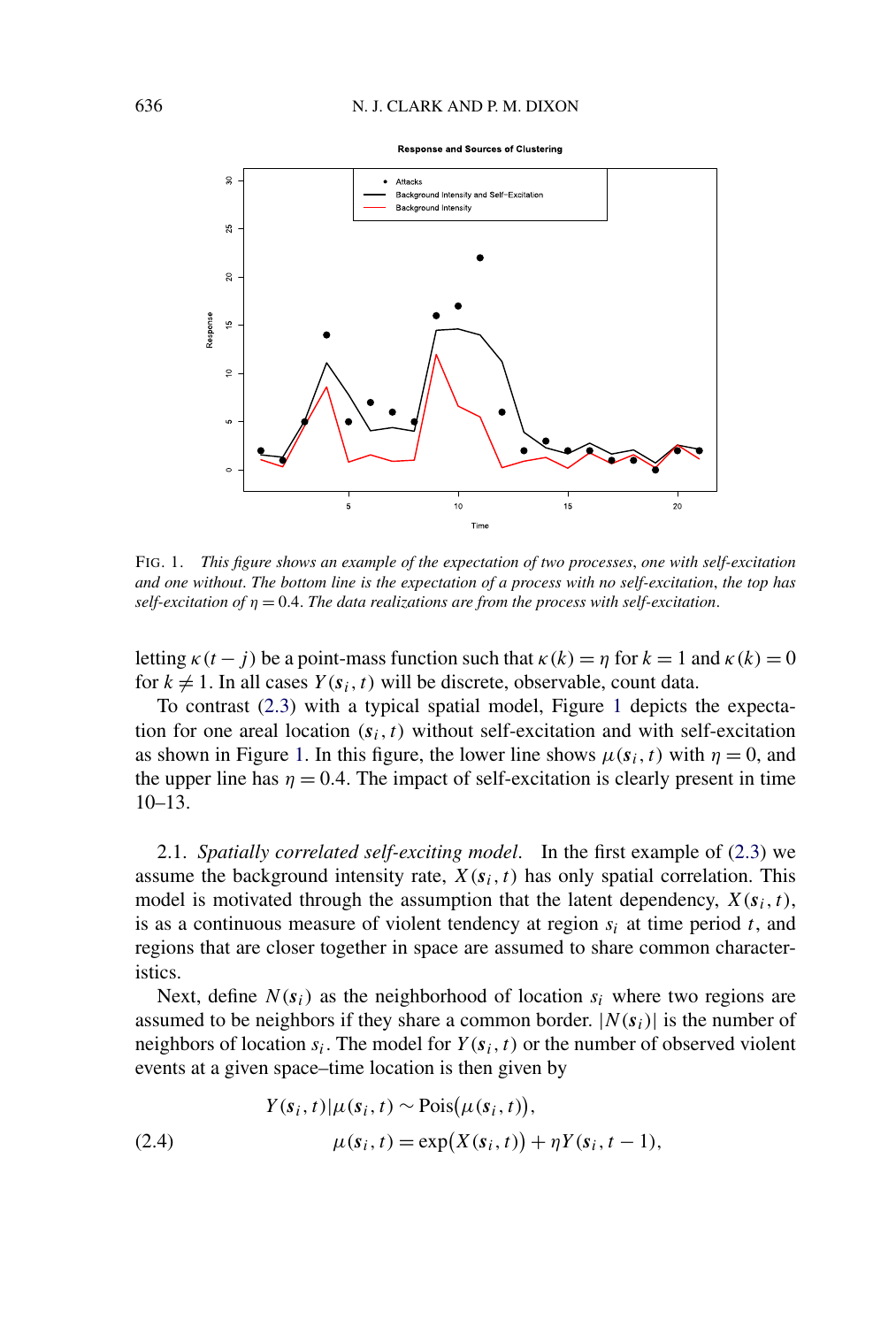$$
X(s_i, t) = \theta_1 \sum_{s_j \in N(s_i)} X(s_j, t) + \varepsilon(s_i, t),
$$
  

$$
\varepsilon(s_i, t) \sim \text{Gau}(0, \sigma^2).
$$

<span id="page-4-0"></span>Letting *H* denote the spatial neighborhood matrix such that  $H_{i,j} = H_{j,i} = 1$  if  $s_i$  and  $s_j$  are neighbors, the full distribution of the joint distribution of the latent state is  $X \sim$  Gau $(0, (I_{ns,ns} - I_{n,n} \otimes \theta_1 H)^{-1}L(I_{ns,ns} - I_{n,n} \otimes \theta_1 H)^{-1})$  where  $L = diag(\sigma^2, \ldots, \sigma^2)$ . The evolution in the latent field is equivalent to the spatial evolution in what is commonly referred to as a Simultaneous or Spatial Autoregressive (SAR) model. Alternatively, the Conditional Auto-regressive (CAR) model of [Besag](#page-18-0) [\(1974\)](#page-18-0) could be used to model the latent state modifying the joint density above.

The difference between the SAR and [\(2.4\)](#page-3-0) is in the self-excitement parameter, *η*. In [\(2.4\)](#page-3-0), temporal correlation is present, but it is present through the data model specification rather than through a temporal evolution in the latent state. Therefore, temporal correlation is a function solely of the self-excitation in the process. *η* gives the probability of an event at time *t* − 1 creating an event at time *t*. In order for the system to be well behaved,  $\eta$  is constrained to (0,1). In order for the joint distribution of *X* to be valid,  $\theta_1 \in (\psi_{(1)}^{-1}, \psi_{(n)}^{-1})$  where  $\psi_i$  is the *i*th smallest eigenvalues of *H* .

The critical assumption in this model is that the propensity of a given location to be violent is spatially correlated with its adjacent spatial neighbors and only evolves over time as a function of excitation. If terrorism is diffusing according to this model, regions that are geographically adjacent are behaving in a similar manner. The existence of self-excitation would indicate that individuals within a region are being inspired through the actions of others. While combating terrorism is complex, if terrorism is diffusing in this manner, one suggestion would be to identify the root causes within a geographic area as well as quick action against any malicious actor to discourage copycat behavior.

2.2. *Reaction–diffusion self-exciting model*. Alternatively, a model similar to [Short et al.](#page-19-0) [\(2008\)](#page-19-0) can be used to motivate the process model for the latent state resulting in a nonseparable spatio-temporal,  $X$ . Here,  $X(s_i, t)$  corresponds to a continuous measure of violence due to terrorists or criminals at location  $s_i$  at time  $t$ . This is still a latent variable as we are not directly measuring  $X(s_i, t)$ . However, now, in order for an area to increase in violent tendency, a neighboring area must decrease as the actors causing the violence move from location to location. Furthermore, if terrorists are removed from the battlefield at a rate proportional to the total number of terrorists present and if terrorists move to fill power vacuums, the process model is similar to the reaction–diffusion partial differential equation [see [Cressie and Wikle](#page-18-0) [\(2012\)](#page-18-0) for more on the reaction–diffusion model]

(2.5) 
$$
\frac{\partial X(s_i, t)}{\partial t} = \frac{\kappa}{|N(s_i)|} \Delta X(s_i, t) - \alpha X(s_i, t).
$$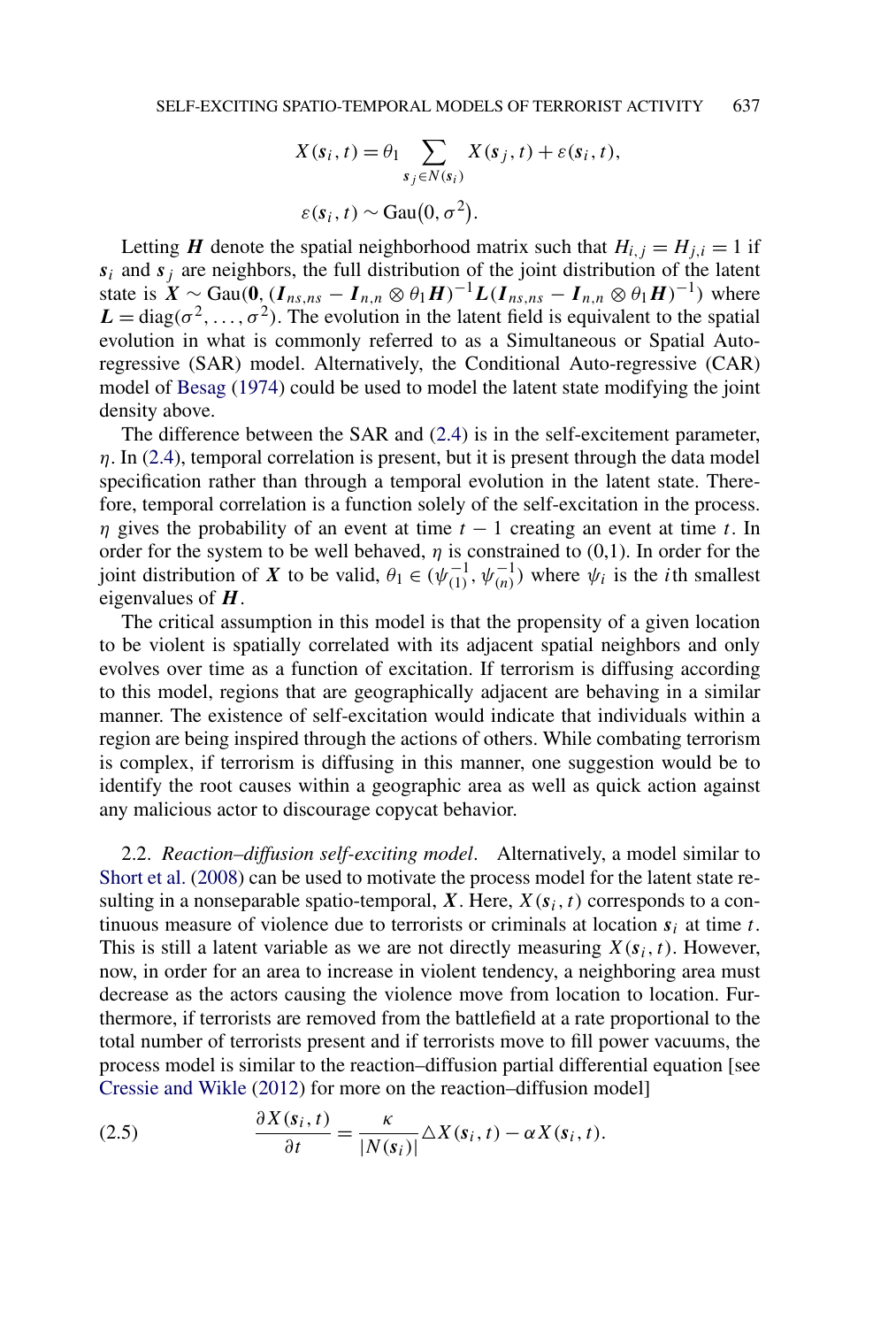In order to generalize this partial differential equation (PDE) to an irregular lattice, we make use of the graphical Laplacian,  $\Gamma$ , in place of  $\Delta$  in [\(2.5\)](#page-4-0).  $\Gamma$  is a matrix that extends the notion of second derivatives to irregular graphs and can be defined as a matrix of the same dimension as the number of geographical regions with entries given by

$$
\Gamma(s_i, s_j) \begin{cases}\n-N(s_i), & j = i, \\
1, & j \in N(s_i), \\
0, & \text{otherwise.} \n\end{cases}
$$

With the addition of a random noise term assumed to be Gaussian, the full model can be seen as an example of [\(2.3\)](#page-2-0):

$$
Y(s_i, t)|\mu(s_i, t) \sim \text{Pois}(\mu(s_i, t)),
$$

$$
\mu(s_i, t) = \exp(X(s_i, t)) + \eta Y(s_i, t - 1),
$$

$$
X(s_i, t) = \frac{\kappa}{|N(s_i)|} \sum_{s_j \in N(s_i)} X(s_j, t - 1)
$$

$$
+ (1 - \kappa - \alpha)X(s_i, t - 1) + \varepsilon(s, t),
$$

$$
\varepsilon(s, t) \sim \text{Gau}(0, \sigma^2).
$$

In contrast to the Spatially Correlated Self-Exciting (SCSE) model, the process model dependency exists in both space and time. In order to derive properties of this model, we first let  $M = \kappa \text{ diag}(\frac{1}{|N_{s_i}|})\Gamma + (1 - \alpha)I_{s,s}$  and now note that this is equivalent to a Vector Auto-Regressive (VAR) model  $X_t = MX_{t-1} + \varepsilon$  with  $\boldsymbol{\varepsilon} \sim$  Gau $(\boldsymbol{0}, \sigma^2 \boldsymbol{I})$ .

The VAR(1) model requires all the eigenvalues of *M* to be between −1 and 1. This can be satisfied by first noting that 0 is always an eigenvalue of diag $(\frac{1}{|N_{s_i}|})$ trivially corresponding to the eigenvector of all 1's. The largest eigenvalue is at most 2 as shown in [Chung](#page-18-0) [\(1997\)](#page-18-0). Due to the structure of  $(1 - \alpha)I_{s,s}$  this implies maximum eigenvalue of *M* is  $(1 - \alpha)$  and minimum is  $-2\beta + (1 - \alpha)$ . Therefore, the parameter spaces for  $\alpha$  and  $\kappa$  are  $\alpha \in (0, 1)$  and  $\kappa \in (\frac{-\alpha}{2}, \frac{2-\alpha}{2})$ .

Just as in the SCSE model, if *ε* has a Gaussian distribution, the Reaction– Diffusion Self-Exciting (RDSE) model has an exact solution for the latent Gaussian field, *X*.

Letting  $\Sigma_s$  be the spatial covariance at a fixed period of time which is assumed to be invariant to time, then we can solve for  $\Sigma_s$  by using the relationship  $\Sigma_s = M \Sigma_s M^T + \sigma^2 I$ . As demonstrated by [Cressie and Wikle](#page-18-0) [\(2012\)](#page-18-0), this leads to vec( $\Sigma_s$ ) =  $(I_{s^2}I_s^2 - M \otimes M)^{-1}$  vec( $\sigma^2 I_{s,s}$ ) where vec(·) is the matrix operator that stacks each column of the matrix on top of one or another. Recall that *s* is the size of the lattice that is observed at each time period. The joint distribution for all

<span id="page-5-0"></span>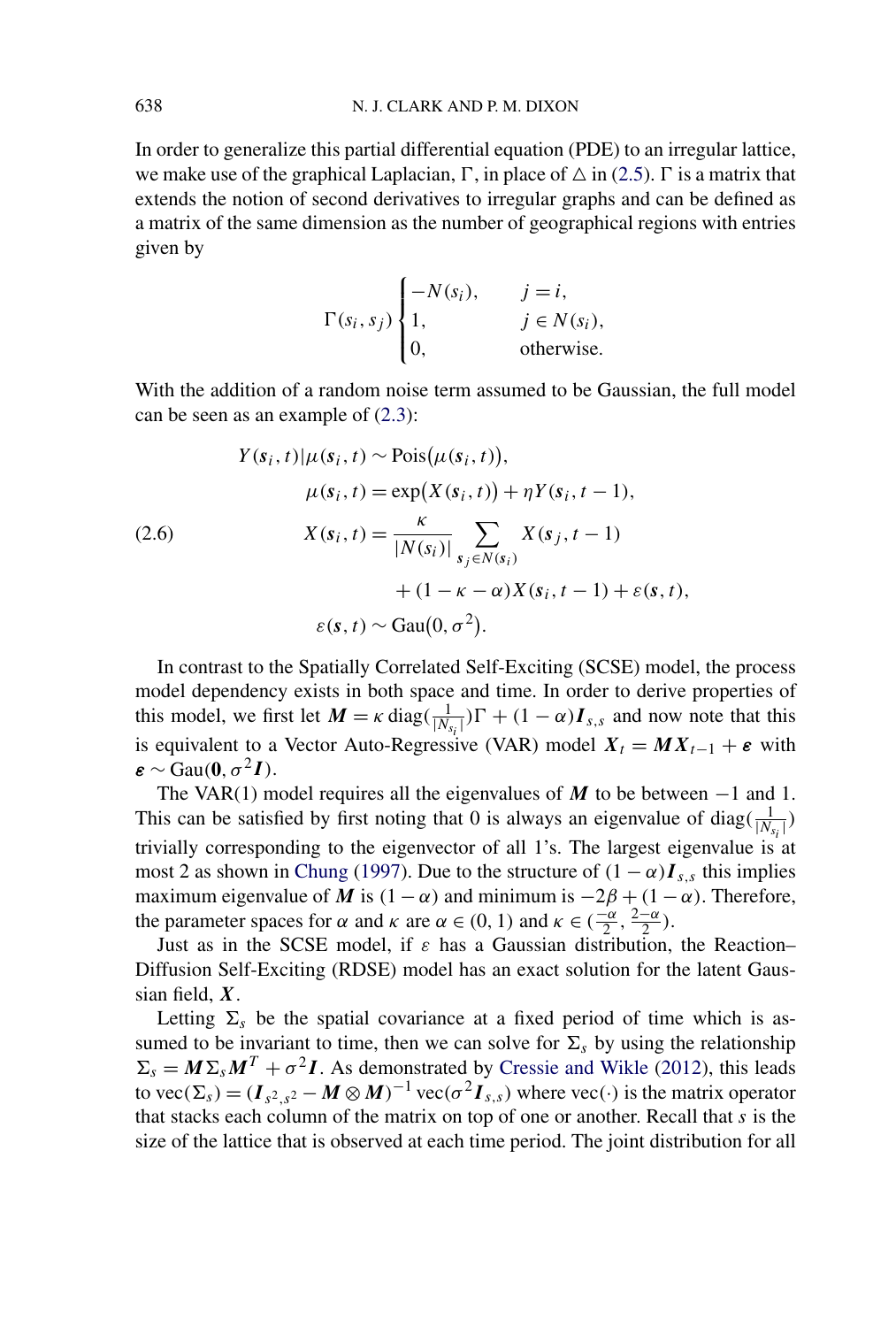*.*

<span id="page-6-0"></span>*X* is then *X* ∼ Gau(0,  $Q_{\text{rd}}^{-1}(\theta)$ ) where

(2.7) 
$$
Q_{\text{rd}}^{-1}(\theta) = \left[ \begin{array}{c|c} \Sigma_s & M \Sigma_s & \dots & M^n \Sigma_s \\ \hline \Sigma_s M^T & \Sigma_s & \dots & M^{n-1} \Sigma_s \\ \hline \dots & \dots & \dots & \dots \\ \hline \Sigma_s (M^T)^n |\Sigma_s (M^T)^{n-1} | \dots & \Sigma_s \end{array} \right]
$$

However, practically, this involves inverting a potentially large matrix  $I_{s^2,s^2}$  −  $M \otimes M$ . Therefore, it is easier to deal with the inverse of (2.7) given in (2.8):

|       |                      | $\mathbf{I}_{n,n}$ | $-M$                                    |                     | $\cdots$                         | $\cdots$           |            |
|-------|----------------------|--------------------|-----------------------------------------|---------------------|----------------------------------|--------------------|------------|
|       |                      |                    | $-M^T$ $\left  M^T M + I_{n,n} \right $ | $-M$                |                                  | $\cdots$           |            |
| (2.8) | $Q_{\rm rd}(\theta)$ |                    | $-M^T$                                  | $ M^T M + I_{n,n} $ | $-M$                             | $\cdots$           |            |
|       | $=$                  | $\cdots$           | $\cdots$                                | $\cdots$            | $\cdots$                         | $\cdots$           | $\sigma^2$ |
|       |                      |                    | $\cdots$                                | $-MT$               | $\left M^T M + I_{n,n}\right -M$ |                    |            |
|       |                      |                    | $\cdots$                                | $\cdots$            |                                  | $\mathbf{I}_{n,n}$ |            |

The primary difference between the SCSE model and the RDSE model is that the process model correlation in the SCSE is only spatial while in the RDSE it is spatio-temporal. In the toy examples below, we show the expectation for  $X(s_i, t)$ for both the SCSE and the RDSE models on a  $4 \times 4$  lattice structure. We fixed both models with a value of  $X(s_1, 1) = 10$  as the upper left-hand observation at time 1. As seen in the RDSE model, the high count at time 1 spreads to neighboring regions in time 2 and time 3, whereas the process model has no temporal spread in the SCSE but has a high level of spatial spread.

Spatially Correlated Latent Process Conditional on  $(s_1, 1) = 10$ 

| Time 1         |                    |                 |                |   | Time 2       |        |          |
|----------------|--------------------|-----------------|----------------|---|--------------|--------|----------|
|                | $10 \mid 5 \mid 2$ |                 | $\mathbf{1}$   | 0 | 0            | 0      | $\theta$ |
| $5-1$          | $4 \vert 3 \vert$  |                 | $\overline{2}$ | 0 | 0            | 0      | $\theta$ |
| $\overline{2}$ | 3 <sup>1</sup>     | $\vert 2 \vert$ |                | 0 | 0            | 0      | $\Omega$ |
| 1              | 1                  |                 |                | 0 | $\mathbf{0}$ | $\cup$ | $\cup$   |

Reaction–Diffusion Latent Process Conditional on  $(s_1, 1) = 10$ 

| Time 1     |                             | Time 2 |                                                                         |  |                             | Time 3 |  |  |                             |  |
|------------|-----------------------------|--------|-------------------------------------------------------------------------|--|-----------------------------|--------|--|--|-----------------------------|--|
| $10$ 1 1 0 |                             |        | $\begin{array}{ c c c c c } \hline 3 & 3 & 0 & 0 \\ \hline \end{array}$ |  |                             |        |  |  |                             |  |
|            | $1 \quad 1 \quad 0 \quad 0$ |        |                                                                         |  | $3 \quad 1 \quad 0 \quad 0$ |        |  |  | $1 \quad 1 \quad 0 \quad 0$ |  |
|            | $1 \quad 0 \quad 0 \quad 0$ |        |                                                                         |  | $0\quad 0\quad 0\quad 0$    |        |  |  | $1 \quad 0 \quad 0 \quad 0$ |  |
|            | $0 \quad 0 \quad 0 \quad 0$ |        |                                                                         |  | $0 \quad 0 \quad 0 \quad 0$ |        |  |  | $0 \t 0 \t 0 \t 0$          |  |
|            |                             |        |                                                                         |  |                             |        |  |  |                             |  |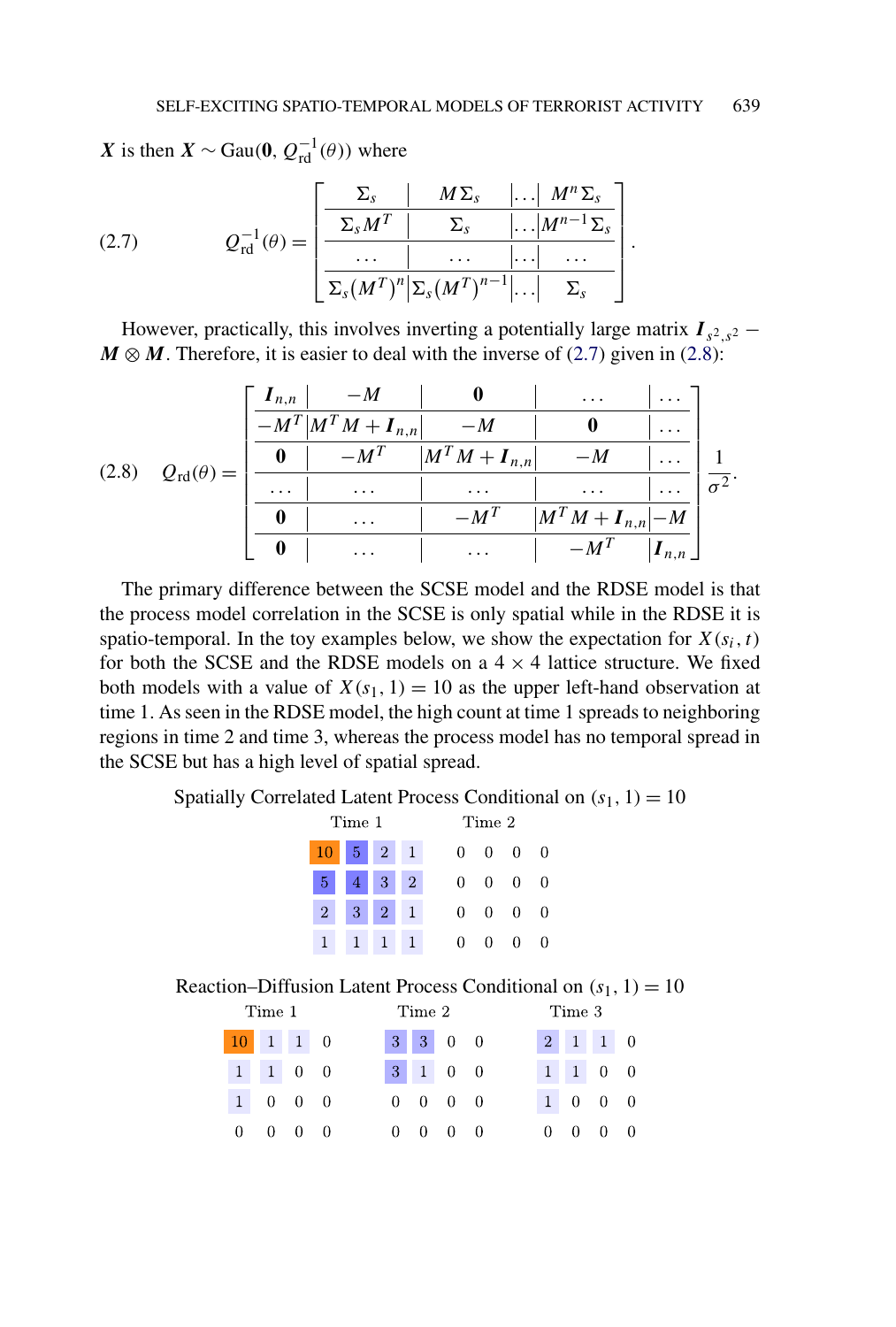<span id="page-7-0"></span>Practically, if data follows the RDSE model, it implies a high terrorism count in one region will manifest into a high terrorism count in a neighboring region at a later time period. In combating terrorism, the RDSE model might suggest isolating geographical regions to mitigate the risk of spread while addressing self-excitation through direct action against malicious actors who are inspiring others.

**3. Model fitting.** In both the RDSE and the SCSE, spatio-temporal diffusion exists in both the process model and the data model. If the diffusion was solely in the process model, a technique for inference would be INLA.

INLA was first proposed in [Rue, Martino and Chopin](#page-19-0) [\(2009\)](#page-19-0) to specifically address the issue of Bayesian inference of high-dimensional latent Gaussian random fields (LGRFs). An example of this for count data is

(3.1)  
\n
$$
Y(s_i) \sim \text{Pois}(\mu(s_i, t)),
$$
\n
$$
\mu(s_i, t) = \exp(\lambda(s_i, t)),
$$
\n
$$
\lambda(s_i, t) = \beta_0 + \mathbf{Z}^t \boldsymbol{\beta} + X(s_i, t),
$$
\n
$$
X \sim \text{Gau}(\mathbf{0}, Q^{-1}(\theta)).
$$

INLA is often preferable over Markov chain Monte Carlo (MCMC) for these types of models. An issue with traditional MCMC techniques for these models is that the dimension of *X* is often very large. Therefore, while MCMC has  $O_p(N^{-1/2})$  errors, the *N* in the errors is the simulated sample size for the posterior. Just getting  $N = 1$  may be extremely difficult due to the vast number of elements of *X* that need to be estimated. In general, MCMC will take hours or days in order to successfully simulate from the posterior making the computational cost of fitting multiple process models extremely high. In [Python et al.](#page-19-0) [\(2016\)](#page-19-0), terrorism data was fit using a grid over the entire planet using INLA, though without self-excitation in the model.

To address the issues with MCMC use in LGRFs, [Rue, Martino and Chopin](#page-19-0) [\(2009\)](#page-19-0) developed a deterministic approach based on multiple Laplacian approximations. A LGRF is any density that can be expressed as

(3.2) 
$$
\pi(\theta, X|Y) \propto \pi(\theta) |Q(\theta)|^{1/2} \times \exp\left[\frac{-1}{2}X^tQ(\theta)X + \sum_s \log(\pi(Y(s_i)|X(s_i), \theta))\right].
$$

1*/*2

In order to conduct inference on this model, we need to estimate  $\pi(\theta|\mathbf{y})$ ,  $\pi(\theta_i|\mathbf{y})$ and  $\pi(x_i|y)$ . The main tool [Rue, Martino and Chopin](#page-19-0) [\(2009\)](#page-19-0) employ is given in their equation (3) as

(3.3) 
$$
\tilde{\pi}(\theta|Y) \propto \frac{\pi(X, \theta, Y)}{\tilde{\pi}_G(X|\theta, Y)}\Big|_{X=x^*(\theta)}.
$$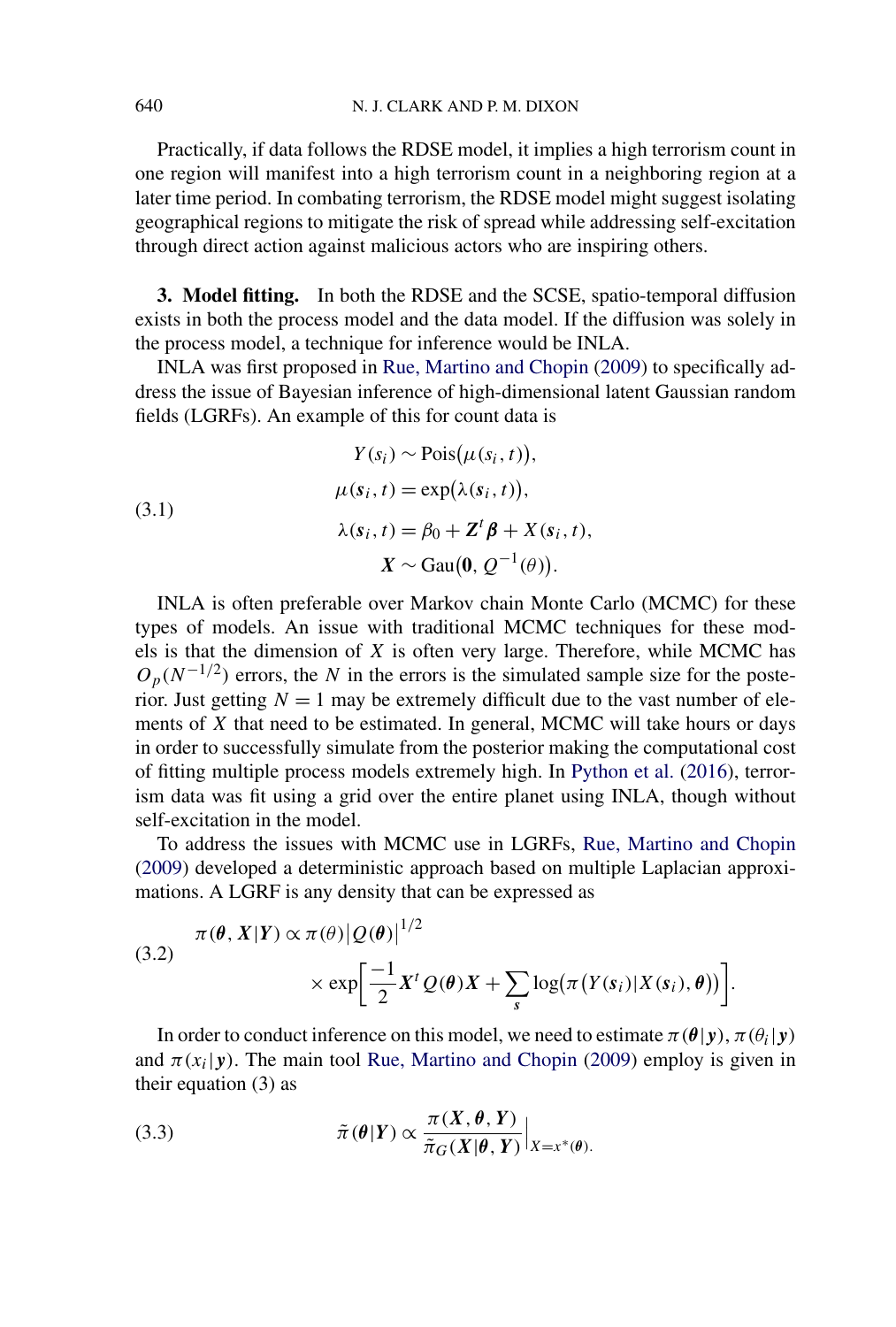<span id="page-8-0"></span>In [Rue, Martino and Chopin](#page-19-0) [\(2009\)](#page-19-0), they note that the denominator of [\(3.3\)](#page-7-0) almost always appears to be unimodal and approximately Gaussian. The authors then propose to use a Gaussian approximation to  $\pi(X|\theta, Y)$ , which is denoted above as  $\tilde{\pi}_G$ . Moreover, [\(3.3\)](#page-7-0) should hold no matter what choice of X is used, so a convenient choice for *X* is the mode for a given  $\theta$ , which [Rue, Martino and Chopin](#page-19-0) [\(2009\)](#page-19-0) denote as *x*∗*(θ)*.

Now,  $\pi(\theta|Y)$  can be explored by calculating the marginal for choices of  $\theta$ , which if chosen carefully can greatly decrease the computational time. These explored values can then be numerically integrated out to get credible intervals for  $\pi(\theta_i|Y)$ .

Following the exploration of  $\theta|Y$ , and computation of  $\theta_i|Y$ , INLA next proceeds to approximate  $\pi(X(s_i)|\theta, Y)$ . The easiest way to accomplish this is to use the marginals that can be derived straightforwardly from  $\tilde{\pi}_G(X|\theta, Y)$  from [\(3.3\)](#page-7-0). In this paper we will use this technique for simplicity of computation, however, if the latent states are of interest in the problem (and they often are), this can be problematic as it fails to capture any skewness of the posterior of *X*. One way to correct this is to re-apply [\(3.3\)](#page-7-0) in the following manner:

(3.4) 
$$
\tilde{\pi}_{LA}(X(s_i)|\theta, y) \propto \frac{\pi(X, \theta, Y)}{\tilde{\pi}_G(X_{-s_i}|X(s_i), \theta, Y)}\Big|_{x_{-i} = x_{-i}^*(x_i, \theta)}.
$$

In (3.4)  $X_{-s_i}$  is used to represent *X* with latent variable  $X(s_i)$  removed. This is a reapplication of Tierney and Kadane's marginal posterior density and gives rise to the nested term in INLA.

3.1. *Laplace approximation for spatio-temporal self-exciting models*. While INLA is an attractive technique due to computational speed and implementation, it is not immediately usable for the SCSE and the RDSE as the structure in [\(2.3\)](#page-2-0) is

(3.5) 
$$
\mu(s_i, t) = \exp(X(s_i, t)) + \eta Y(s_i, t - 1), \qquad \eta \in (0, 1).
$$

In this structure, *X(*·*)* and *Y(*·*)* are not linearly related and a Gaussian prior for *η* is clearly not appropriate due to the parameter space constraints.

However, Laplace approximations can still be used by conducting inference on *η* at the same time inference is conducted on the the set of latent model parameters. In both the SCSE model and the RDSE model, the full conditional for the latent state is

(3.6)  

$$
\pi(X|Y,\theta) \propto \exp\left(-\frac{1}{2}X^T Q(\theta)X + \sum_{s_i,t} \log \pi(Y(s_i,t)|X(s_i,t), \eta, Y(s_i,t-1))\right).
$$

Here we will let  $\theta = (\theta_1, \sigma^2, \eta)^T$  and  $Q_{sc}(\theta) = (I_{sn,sn} - \theta_1 I_{t,t} \otimes H)$  for the SCSE model and use  $Q_{\text{rd}}(\theta)$  for the RDSE model defined in [\(2.8\)](#page-6-0).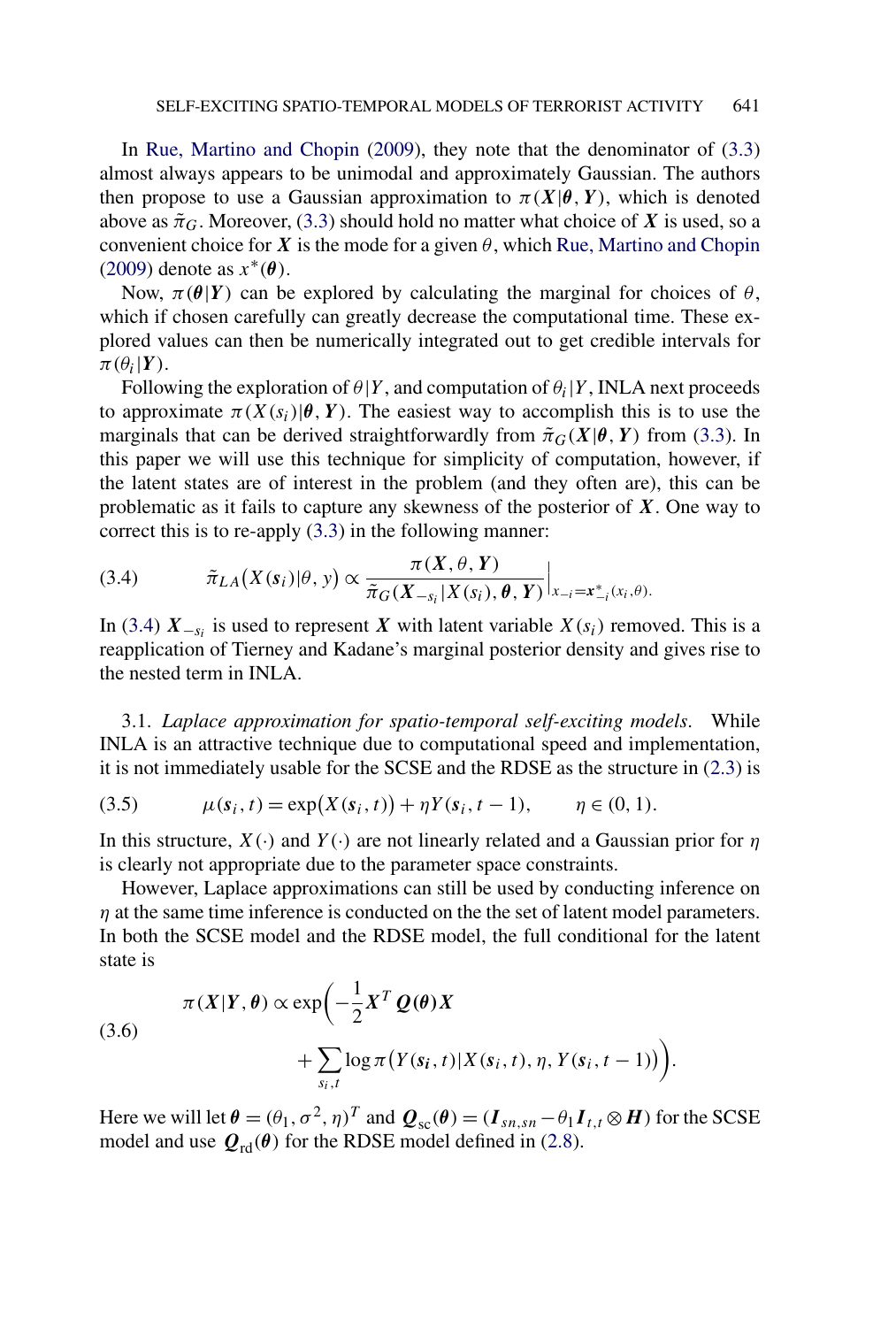<span id="page-9-0"></span>While  $\theta$  in [\(3.6\)](#page-8-0) does not contain  $\eta$  we next do a Taylor series expansion of  $\log \pi(Y(\mathbf{s}_i, t)|X(\mathbf{s}_i, t), \eta, Y(\mathbf{s}_i, t-1))$ , as a function of  $X(\mathbf{s}_i, t)$  and, for each  $\mathbf{s}_i, t$ , expand the term about a guess for the mode, say  $\mu_0(s_i, t)$ . First we write  $B^*(\theta|\mu_0)$ as a vector of the same length as  $X(s_i, t)$  where each element is given by

(3.7)  

$$
B(s_i, t | \mu_0) = \left( \frac{\partial \log \pi(Y(s_i, t))}{\partial X(s_i, t)} \Big|_{X(s_i, t) = \mu(s_i, t)} - \mu(s_i, t) \frac{\partial^2 \log \pi(Y(s_i, t))}{\partial X(s_i, t)^2} \Big|_{X(s_i, t) = \mu(s_i, t)} \right).
$$

Next, we further define  $Q^*(\theta)|\mu_0$  as the updated precision matrix:

(3.8) 
$$
\mathbf{Q}^*(\boldsymbol{\theta})|\boldsymbol{\mu}_0 = \mathbf{Q}(\boldsymbol{\theta}) + \text{diag}\bigg(-\frac{\partial^2 \log \pi(Y(\mathbf{s}_i, t))}{\partial X(\mathbf{s}_i, t)^2}\bigg)\bigg|_{X(\mathbf{s}_i, t) = \mu(\mathbf{s}_i, t)},
$$

where  $Q(\theta)$  is either  $Q_{sc}(\theta)$  or  $Q_{rd}(\theta)$  depending on the context. Then we can write

(3.9) 
$$
\pi(X|Y,\theta) \propto \exp\biggl(-\frac{1}{2}X^T(Q^*(\theta)|\mu_0)X + X^T(B^*(\theta)|\mu_0)\biggr).
$$

While in (3.8),  $\mathbf{Q}(\theta)$ , the original precision matrix, does not contain  $\eta$ ,  $\mathbf{Q}^*(\theta)$ , the updated precision matrix, does depend on the self-excitation parameter.

Next, we find the values of  $\mu(s_i)$  that maximize (3.9). This is done through the use of an iterative maximization algorithm by solving for  $\mu_1$  in  $(Q^*(\theta)|\mu_0)\mu_1 =$  $B^*(\theta|\mu_0)$ . For a fixed  $\theta$ , this converges rapidly, due to the sparsity of both  $Q_{sc}$  and  $\boldsymbol{Q}_{\text{rd}}$ .

In [\(3.3\)](#page-7-0), for a fixed  $\theta$ , we can then find  $x^*(\theta)$ . When the denominator of (3.3) is evaluated at  $x^*(\theta)$  it becomes  $|Q^*(\theta)\frac{1}{2\pi}|^{1/2}$  which is equivalent to the hyperparameter inference recommended by [Lee and Nelder](#page-19-0) [\(1996\)](#page-19-0) as pointed out by R. A. Rigby in [Rue, Martino and Chopin](#page-19-0) [\(2009\)](#page-19-0).

In order to best explore  $\pi(\theta|Y)$ , the posterior mode is first found through a Newton–Raphson-based method. In order to do this we approximate the Hessian matrix based on finite difference approximation to the second derivatives.

After locating the posterior mode of  $\pi(\theta|Y)$ , the parameter space can be explored using the exploration strategy laid out in Section 3.1 of [Rue, Martino and](#page-19-0) [Chopin](#page-19-0) [\(2009\)](#page-19-0).

Now, for the set of diffusion parameters  $\theta$ , which contain  $\eta$ , we have a method of estimating  $\pi(\theta|Y)$ . Inference for any further data model covariates can now be conducted in the same manner as done in [Rue, Martino and Chopin](#page-19-0) [\(2009\)](#page-19-0).

3.2. *Model comparison and goodness of fit*. In order to conduct model comparison, we will use the deviance information criterion (DIC) originally proposed by [Spiegelhalter et al.](#page-19-0) [\(2002\)](#page-19-0). Goodness of fit will be conducted through the use of posterior predictive *P* -values, outlined by [Gelman, Meng and Stern](#page-18-0) [\(1996\)](#page-18-0).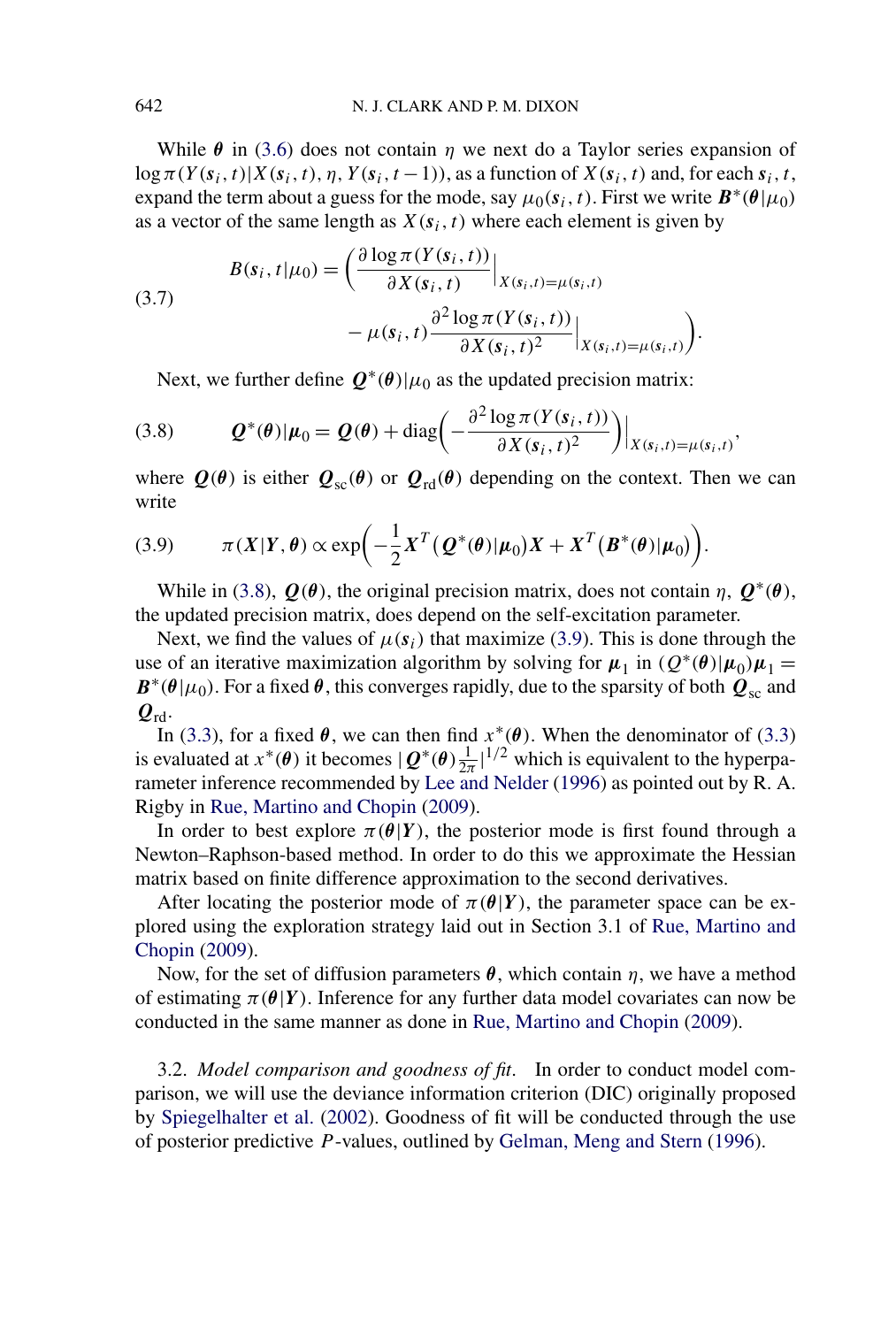To approximate the DIC, we first find the effective number of parameters for a given *θ*. As noted in [Rue, Martino and Chopin](#page-19-0) [\(2009\)](#page-19-0), we can estimate this by using  $n - tr(Q(\theta)Q^*(\theta)^{-1})$  for both the SCSE model and the RDSE model. This gives the effective number parameters for a given  $\theta$ , which can then be averaged over  $\pi$ ( $\theta$ |*Y*) to get the effective number of parameters for the model.

Second, we calculate the deviance of the mean

(3.10) 
$$
-2 \sum_{s_i,t} \log \pi(Y(s_i,t)|\hat{X}(s_i,t),\theta^*)
$$

where  $\theta^*$  is the posterior mode and  $\hat{X}(s_i, t)$  is the expectation of the latent state fixing  $\theta = \theta^*$ . DIC can then be found through deviance of the mean plus two times the effective number of parameters as in Chapter 7 of [Gelman et al.](#page-19-0) [\(2014\)](#page-19-0) and initially recommended by [Spiegelhalter et al.](#page-19-0) [\(2002\)](#page-19-0).

In order to assess goodness of fit in analyzing the terrorism data in Section [5,](#page-12-0) we will use posterior predictive *P* -values as described by [Gelman, Meng and](#page-18-0) [Stern](#page-18-0) [\(1996\)](#page-18-0). Here, we pick critical components of the original data set that we wish to see if the fitted model can accurately replicate, for instance the number of zeroes in the data set which we can designate as  $T(Y)$ . Next, for an index  $m = 1, \ldots, M$ , we then draw a value of  $\theta_m$  according to  $\pi(\theta|Y)$  and simulate a set of observations  $Y^*(s_i, t)_m$  of the same dimension as *Y* and compute  $T(Y^*_m)$ . This process is repeated *M* times and a posterior predictive *P* -value is computed as  $\frac{1}{M} \sum_{m=1}^{M} I[T(Y_m^*) > T(Y)]$  where  $I[\cdot]$  is the indicator function. While not a true *P* -value, both high and low values of the posterior predictive *P* -value should cause concern over the fitted models ability to replicate features of the original data set.

**4. Simulation.** In order to validate the Laplace-based methodology for SCSE models, we conducted simulation studies using data on an  $8 \times 8$  spatial grid assuming a rook neighborhood structure. In order to decrease the edge effect, we wrapped the grid on a torus so each node had four neighbors. For each grid location we simulated 100 observations, creating a spatio-temporal model that had 6400 observations, meaning in [\(3.3\)](#page-7-0),  $Q(\theta)$  had a dimension of 6400  $\times$  6400.

In the first simulation, we used  $(2.4)$  fixing the parameters at values that generated data that appeared to resemble the data from Iraq used in Section [5.](#page-12-0) The generating model we used was

(4.1)  
\n
$$
Y(s_i, t)|\mu(s_i, t) \sim \text{Pois}(\mu(s_i, t)),
$$
\n
$$
\mu(s_i, t) = \exp(-1 + X(s_i, t)) + 0.2Y(s_i, t - 1),
$$
\n
$$
X(s_i, t) = 0.22 \sum_{s_j \in N(s_i)} X(s_j, t) + \varepsilon(s_i, t),
$$
\n
$$
\varepsilon(s_i, t) \sim \text{Gau}(0, 0.4).
$$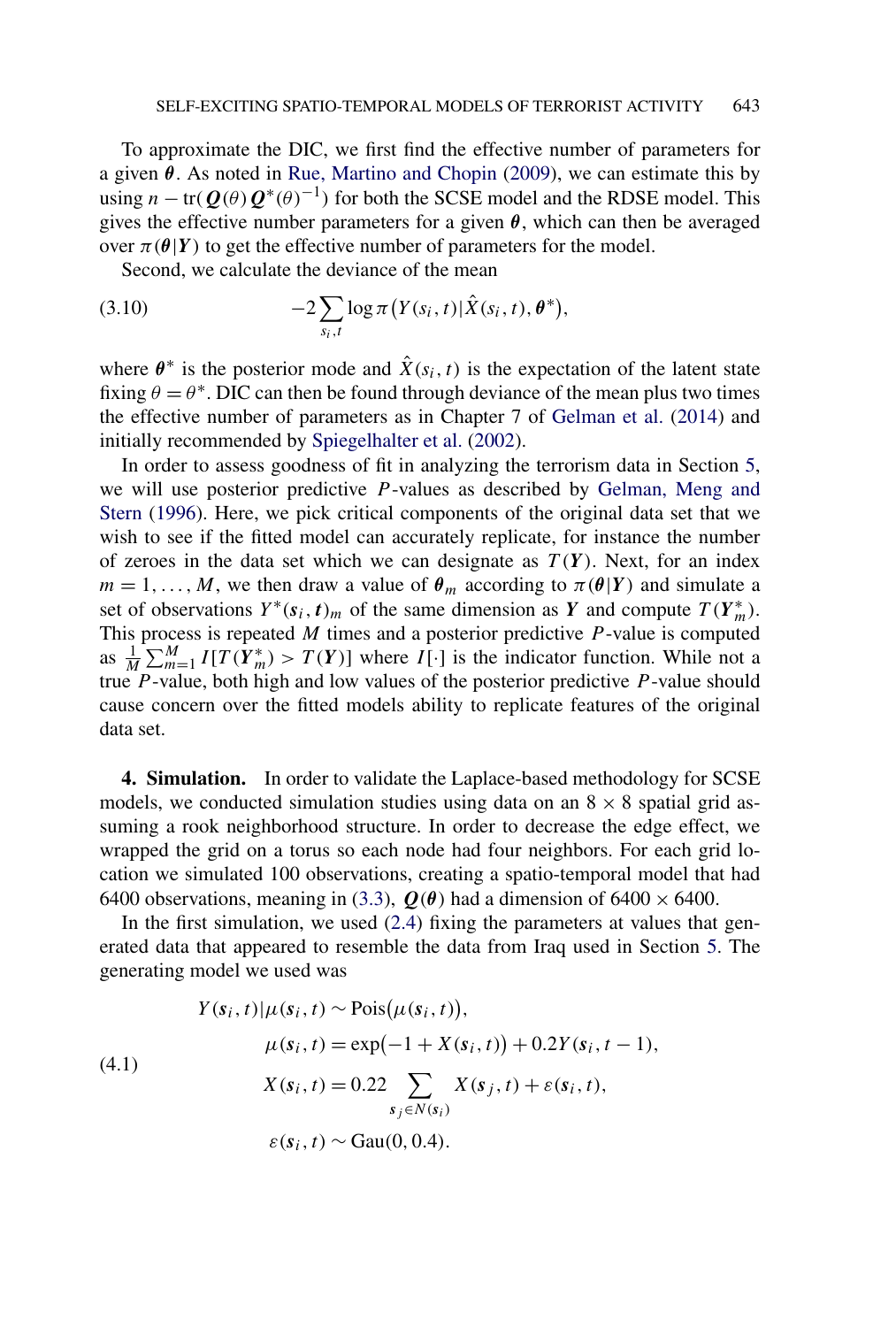The spatial parameter for model was  $\theta_1 = 0.22$  which suggests a positive correlation between spatially adjacent locations. An *η* value of 0.2 would suggest that each event that occurs at one time period increases the expected number of events at the next time period by 0.2. Here we fix  $\sigma^2$  at 0.4 and use a value of  $\beta_0 = -1$  to reflect that, in real world applications, the latent process likely is not zero mean.

Once the data were generated, we found  $\pi(\theta|Y)$  by applying [\(3.3\)](#page-7-0). Here, we note that the numerator of [\(3.3\)](#page-7-0) is  $\pi(X, \theta, Y) = \pi(Y|X, \eta, \theta)\pi(\eta)\pi(X|\theta)$ ,  $\sigma^2$ ) $\pi(\theta_1)\pi(\sigma^2)$ , which requires a prior specification for  $\eta$ ,  $\theta_1$ , and  $\sigma$ . In order to reflect an a-priori lack of knowledge, we choose vague priors for all parameters. In this model, we use a half-Cauchy with scale parameter of 25 for  $\sigma$  and a Uniform $(\psi_1^{-1}, \psi_n^{-1})$  where  $\psi_{(i)}$  is the *i*th largest eigenvector of the spatial neighborhood. As we used a shared-border, or rook, neighbor structure wrapped on a torus, the parameter space is *(*−0*.*25*,* 0*.*25*)* as each spatial location has four neighbors. The choice of the half-Cauchy is in line with the recommendations for vague priors for variance components of hierarchical models as outlined in [Gelman](#page-18-0) [\(2006\)](#page-18-0) and rigorously defended in [Polson and Scott](#page-19-0) [\(2012\)](#page-19-0). We let the prior for *η* be Uniform*(*0*,* 1*)*.

Using a gradient descent method with step-halving we found the posterior mode of  $\pi(\theta|Y)$  to be  $\sigma^2 = 0.32$ ,  $\theta_1 = 0.22$ , and  $\eta = 0.20$ . Using the *z*-based parameter-ization described in Section [3.1](#page-8-0) we next explored the parameterization  $\log \pi(\theta|Y)$ and found credible intervals of  $\pi(\sigma^2|Y) = (0.29, 0.36), \pi(\theta_1|Y) = (0.22, 0.23)$ and  $\pi(\eta|Y) = (0.18, 0.21)$ . Fixing  $\theta$  at the posterior mode, we then found an approximate 95% credible interval for  $\beta_0$  to be  $(0.07, -1.67)$ . If further refinement for  $\beta_0$  was required, we could proceed to use [\(3.4\)](#page-8-0). This was not done here as  $\beta_0$ was not the subject of our primary inference.

The posterior maximum and credible interval for  $\sigma^2$  appear to be slightly lower than expected, but the remaining parameter credible intervals covered the generating parameter.

Next, we simulated from the RDSE model letting  $\beta_0 = 0$ ,  $\alpha = 0.1$ ,  $\kappa = 0.2$ ,  $\sigma^2 = 0.25$ , and  $\eta = 0.4$ .

In fitting the model, we again use vague priors for all of the parameters. Again, we place a half-Cauchy prior on  $\sigma^2$  as described above. In order to conform to the parameter space of  $\alpha$  and  $\kappa$ , we let  $\pi(\alpha) \sim \text{Unif}(0, 1)$  and  $\pi(\kappa|\alpha) \sim \text{Unif}(-\frac{\alpha}{2}, 1-\frac{\alpha}{2})$  $\frac{\alpha}{2}$ .

Again using the Laplace approximation technique of Section [3,](#page-7-0) we found the posterior mode of  $\pi(\theta|Y)$  to be at  $\alpha = 0.085$ ,  $\kappa = 0.19$ ,  $\sigma^2 = 0.21$ ,  $\eta = 0.35$ . 95% credible intervals for the posterior marginals were  $\alpha \in (0.07, 0.10)$ ,  $\kappa \in$  $(0.14, 0.24), \sigma^2 \in (0.18, 0.24),$  and  $\eta \in (0.32, 0.40)$ . At the posterior mode of  $\theta$ , the posterior marginal for  $\beta_0$  was approximately  $(-0.03, 0.01)$ . Critically, if there is self-excitement in the data, in all simulations it was differentiable from the latent diffusion. This is a spatial-temporal analogue to the finding in [Mohler](#page-19-0) [\(2013\)](#page-19-0) where a temporal AR(1) process was differentiable from self-excitement.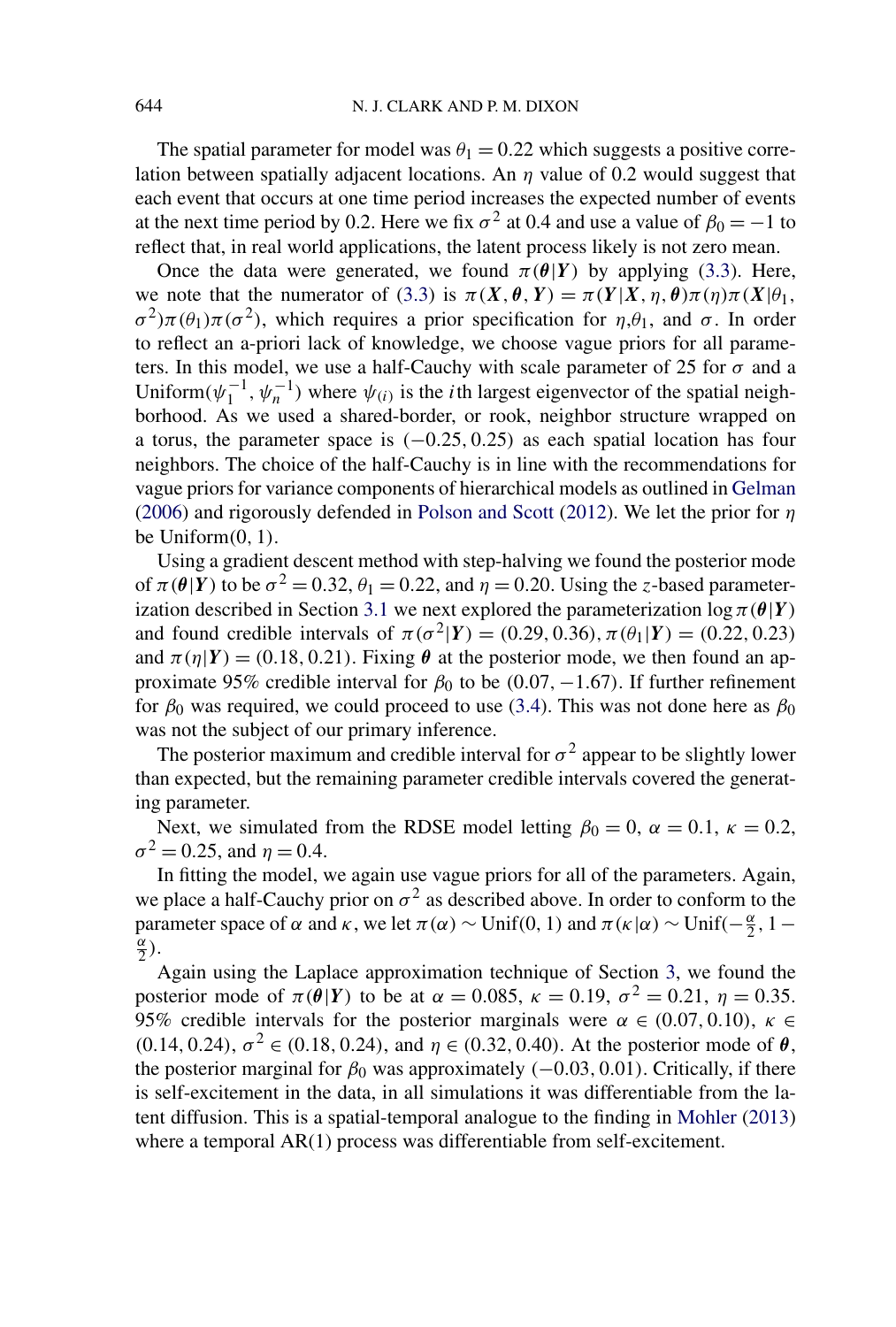<span id="page-12-0"></span>In our simulations, the approximations described in this manuscript performed reasonably well for inference on the spatio-temporal diffusion parameters in most cases. However, when  $\sigma^2$  is large, or when *η* is large, we have found that the approximations create bias in one or more of the parameters likely due to the high effective number of parameters. However, all approximate likelihood based methods will likely struggle in these cases as well. As noted in [Rue, Martino and Chopin](#page-19-0) [\(2009\)](#page-19-0), the approximation error in Laplace-based methods is related to the number of effective latent variables over the total sample size.

## **5. Spatio-temporal diffusion of violence in Iraq (2003–2010).**

5.1. *Statistical models and data*. One region where the reasons for the diffusion of terror and crime still remains unclear is in Iraq during 2003 to 2010. While violence undoubtedly spread throughout the country, it remains unclear how or why, spatio-temporally, the spread occurred. Part of the uncertainty is that there still is not agreement over whether violence was due to insurgency, civil war or organized crime. For example, [Hoffman](#page-19-0) [\(2006\)](#page-19-0) refers to the violence in Iraq as an insurgency, [Fearon](#page-18-0) [\(2007\)](#page-18-0) argues that the spread of violence was due to a civil war, and [Williams](#page-19-0) [\(2009\)](#page-19-0) argues that there was a large presence of organized crime in the country.

A few previous studies have examined the presence or absence of selfexcitation. In [Lewis et al.](#page-19-0) [\(2012\)](#page-19-0), the authors concluded that self-excitation was present in select cities in Iraq during this time period. The presence of the selfexcitation finding was echoed in [Braithwaite and Johnson](#page-18-0) [\(2015\)](#page-18-0) where the authors also noted a correlation between locations that shared microscale infrastructure similarities. This would suggest repeat or near repeat actions were causing the increase in violence in a region.

However, in both of these cases, the latent spatio-temporal diffusion was a priori and assumed to be known. In fact, this is likely not the case. In a classic work on the subject, [Midlarsky, Crenshaw and Yoshida](#page-19-0) [\(1980\)](#page-19-0) discuss how heterogeneity between locations can cause correlation in violence or individuals who cause violence can actually physically move from one location to another. In particular, if violence is strictly due to crime we would expect self-excitement and limited diffusion between geographical regions. Whereas, if violence is due to insurgencies, we would expect more movement of actors as they seek to create widespread disruption in the country. The former theory is reflected in the spatial correlation in the SCSE model, and the latter theory would correspond to the reaction–diffusion component of the second model.

The overarching goal of this analysis, thus, is to determine whether in Iraq the growth of violence in fixed locations was due to the presence or absence of selfexcitation. Furthermore, we want to determine whether the latent diffusion of violence is due to the movement of population such as in the reaction–diffusion model,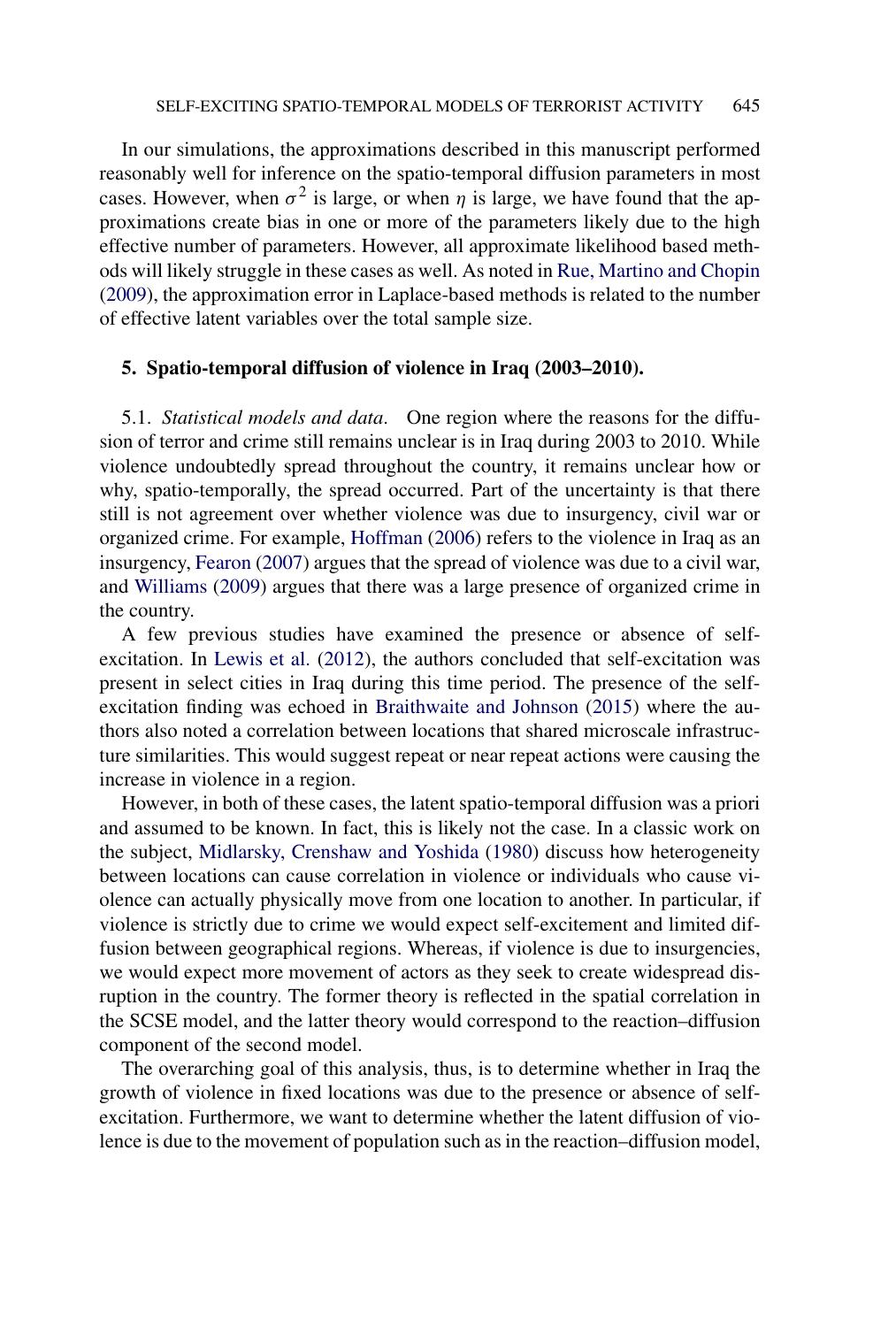

FIG. 2. *Spatial depiction of* 6263 *events in Iraq*.

or whether there is static spatial correlation. We will answer this while controlling for exogenous factors that may also explain the rise in violence in a region.

In order to address this question as well as demonstrate how Laplace-based approximations can be used to fit real world data to models of the class of [\(3.1\)](#page-7-0), we used data from the Global Terrorism Database (GTD) introduced in [LaFree and](#page-19-0) [Dugan](#page-19-0) [\(2007\)](#page-19-0) to examine the competing theories. The GTD defines terrorist events as events that are intentional, entail violence and are perpetrated by sub-national actors. Additionally, the event must be aimed at obtaining a political, social, religions or economic goal and must be conducted in order to coerce or intimidate a larger actor outside of the victim. The majority of lethal events in Iraq from 2003–2010 fit the above category.

The GTD uses a variety of open media sources to capture both spatial and temporal data on terroristic events. The database contains information on what the event was, where it took place, when it took place and what terrorist group was responsible for the event. From 2003 to 2010 in Iraq, the database contains 6263 terrorist events; the spatial structure is shown in Figure 2.

As seen in this map, the majority of the violence is in heavily populated areas such as Baghdad and in the regions north up the Tigris river to Mosul and west through the Euphrates river. In order to model this data, we aggregated the point data to 155 political districts intersected by ethnicities and aggregated the data monthly for 96 months meaning that  $\Sigma(\theta)$  in [\(2.3\)](#page-2-0) is a 14,880  $\times$  14,880 matrix. Population for each political district was taken from the Empirical Studies of Conflict Project website, available from [https://esoc.princeton.edu/files/](https://esoc.princeton.edu/files/ethnicity-study-ethnic-composition-district-level) [ethnicity-study-ethnic-composition-district-level](https://esoc.princeton.edu/files/ethnicity-study-ethnic-composition-district-level).

We considered covariates controlling for the population density within a fixed region as well as for the underlying ethnicity. We will make the simplifying assumption that both of these are static over time. Previous statistical analysis on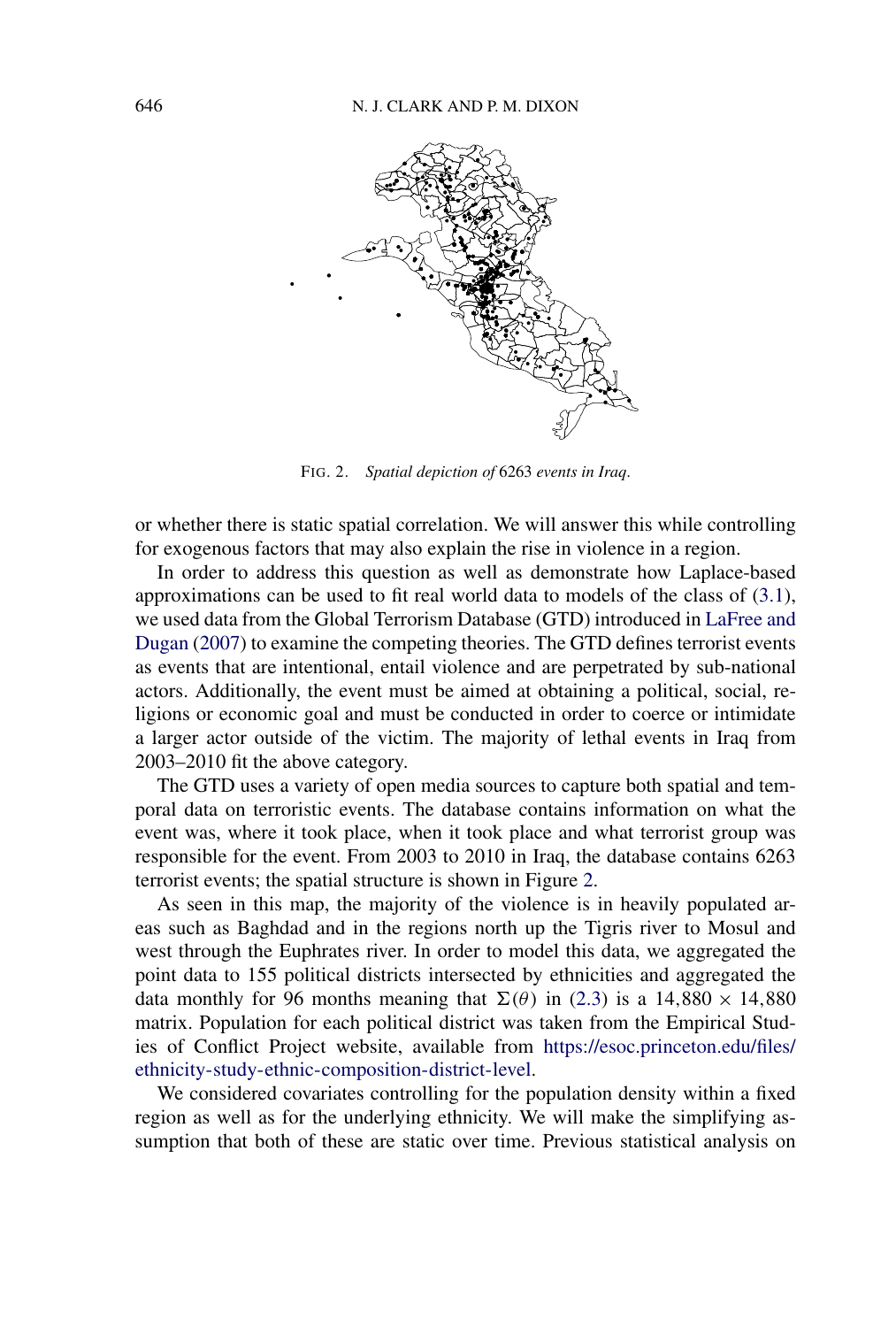terrorism considered macro level covariates, such as democracy in [Python et al.](#page-19-0) [\(2016\)](#page-19-0) that differ country to country but would not change within a single country as analyzed here. Other studies considered more micro level covariates such as road networks that were found to be statistically related to terrorism in [Braithwaite](#page-18-0) [and Johnson](#page-18-0) [\(2015\)](#page-18-0). Here we take the viewpoint that the vast majority of the incidents in Iraq were directed against individuals rather than terrorist events directed at fixed locations. Therefore, we would expect a higher population density to provide more targets for a potential terrorist to attack. Furthermore, covariates such as road networks, number of police or number of US soldiers would all be highly collinear with population density. We do, though, consider a covariate for ethnicity in a region. Specifically, we add an indicator if the region is predominately Sunni. The disenfranchisement of the Sunnis and the high level of violence in Sunni dominated areas has been well established; see, for example, [Baker III and Hamilton](#page-18-0) [\(2006\)](#page-18-0). Previous research in [Linke, Witmer and O'Loughlin](#page-19-0) [\(2012\)](#page-19-0) focusing on Granger Causality also suggested indicators for majority Sunni/Shia may be appropriate in any analysis of violence in Iraq:

(5.1)  
\n
$$
Y(s_i, t)|\mu(s_i, t) \sim \text{Pois}(\mu(s_i, t)),
$$
\n
$$
\mu(s_i, t) = \exp[\beta_0 + \beta_1 \log \text{Pop}(s_i) + \beta_2 \text{Sumn}(s_i) + X(s_i, t)] + \eta Y(s_i, t - 1),
$$
\n
$$
X \sim \text{Gau}(\mathbf{0}, \mathbf{Q}^{-1}(\theta)).
$$

The complete statistical model is given in (5.1). We next fit this model letting  $Q = Q_{\text{sc}}$  and  $Q = Q_{\text{rd}}$ . We further consider fixing  $\eta = 0$  to test the presence or absence of self-excitement in the data for both process models.

5.2. *Results*. We fit all four models using the Laplace approximation method described in Section [3.1.](#page-8-0) For each of the parameters we used vague proper priors to ensure posterior validity. In the SCSE model and the spatially correlated models we used a half-Cauchy with scale parameter of 5 for  $\sigma$  and a Uniform $(\psi_1^{-1}, \psi_n^{-1})$  where  $\psi$  are the eigenvalues of *H*. Using the neighborhood structure corresponding to the geographical regions described above, this corresponded to a Uniform*(*−0*.*3*,* 0*.*13*)*. For each of the exogenous covariates, we used independent Gaussian*(*0*,* 1000*)* priors. For the SCSE model we further assumed a Uniform $(0, 1)$  prior for  $\eta$ .

In fitting the RDSE model, we again used a half-Cauchy with scale parameter of 5 for  $\sigma$ . For the decay parameter,  $\alpha$ , we used a Uniform(0, 1) prior and for the diffusion parameter, *κ*, we chose a Uniform $(\frac{-\alpha}{2}, 1 - \frac{\alpha}{2})$  in order to ensure we were in the allowable parameter space.

All four models took approximately 30 minutes to an hour depending on starting values to converge using a Newton–Raphson-based algorithm to find the maximum. Gaussian approximations to the 95% credible intervals for the parameters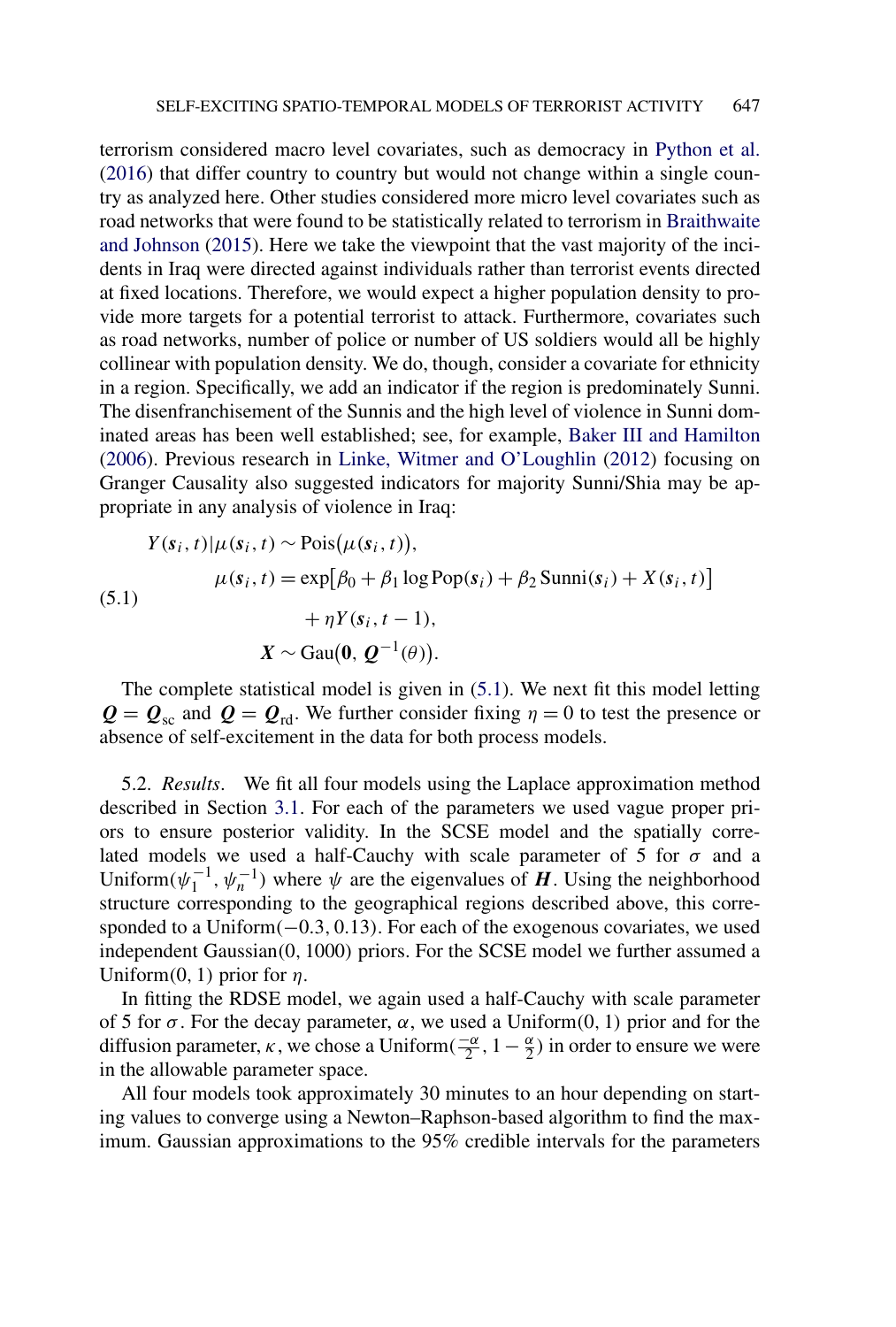<span id="page-15-0"></span>

|            | <b>Spatial Correlation Only</b> | <b>SCSEM</b>   | <b>Reaction–Diffusion Only</b> | <b>RDSEM</b>   |
|------------|---------------------------------|----------------|--------------------------------|----------------|
| $\beta_0$  | $(-20.2, -18.4)$                | $(-16, -15.5)$ | $(-22.4, -18.0)$               | $(-22, -18.6)$ |
| $\beta_1$  | (1.2, 1.4)                      | (0.9, 1.1)     | (1.1, 1.4)                     | (1.1, 1.5)     |
| $\beta_2$  | (1.6, 1.9)                      | (1.1, 1.3)     | (0.10, 0.33)                   | (0.17, 0.53)   |
| $\eta$     |                                 | (0.35, 0.37)   |                                | (0, 0.04)      |
| $\sigma^2$ | (1.9, 2.7)                      | (2.1, 2.5)     | (0.20, 0.30)                   | (0.18, 0.26)   |
| $\theta_1$ | (0.08, 0.10)                    | (0.09, 0.1)    |                                |                |
| $\alpha$   |                                 |                | (0.001, 0.007)                 | (0.001, 0.007) |
| $\kappa$   |                                 |                | (0.03, 0.07)                   | (0.03, 0.06)   |

TABLE 1 95*% Credible Intervals for Model Parameters*

are given for all four models are shown in Table 1. As can be seen in comparing the SCSE model to the RDSE model, the presence or absence of self-excitation appears to be dependent on the choice of structure of *Q*. Furthermore, the impact of majority Sunni is also dependent on whether the reaction–diffusion or spatially correlated model was used.

Using the methodology described in Section [3.2,](#page-9-0) we next calculated DIC as well as posterior predictive *P* -values based on the maximum observed value and the number of zeroes in the data set. In the original data set, the maximum number of events observed for all regions and months was 26 and the data set had 13,445 month/district observations that were zero. The model assessment and selection results are shown in Table 2.

Clearly from Table 2 the models with an underlying reaction–diffusion process model outperform those with spatial correlation only. Furthermore, the addition of self-excitation in the model appears to have minimal impact. In particular, without self-excitation, the spatial correlation model tends to under count the number of violent activities while the SCSE model tends to over count. There really is not much difference between the RDSE model and the reaction–diffusion model, so we prefer the simper reaction–diffusion only model. While  $\beta_2$  is only minimally

| Model                                              | DIC  | P-Values<br><b>Maximum Value</b> | <i>P</i> -Value<br><b>Zeros</b> |
|----------------------------------------------------|------|----------------------------------|---------------------------------|
| Spatially Correlated Model without Self-Excitation | 9370 | 0.02                             |                                 |
| Spatially Correlated Self-Exciting Model           | 8722 | 0.97                             | $\theta$                        |
| Reaction-Diffusion Only Model                      | 8664 | 0.53                             | 0.81                            |
| Reaction-Diffusion Self-Exciting Model             | 8699 | 0.45                             | 0.89                            |

TABLE 2 *Model Assessment and Selection Statistics for Iraq Data*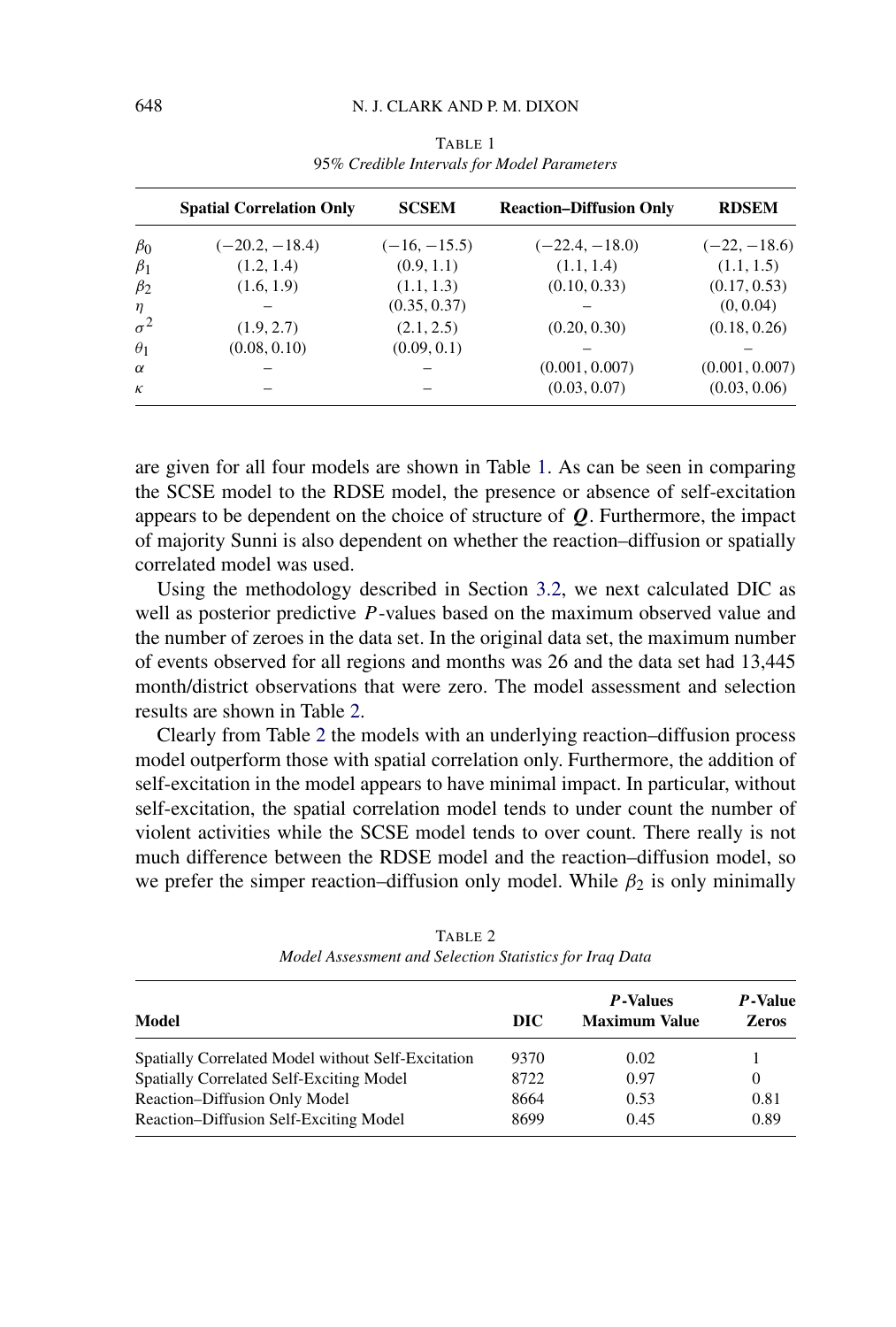significant in the reaction–diffusion model, the models perform better including the covariate than disregarding it entirely.

5.3. *Significance*. Under all measures of performance, the reaction–diffusion model, [\(2.6\)](#page-5-0), without self-excitation outperforms the other models under consideration. This process model as well as values of the covariates and the lack of self-excitement in the data offer several insights into the causes of the spread of violence in Iraq.

Not surprisingly, the reaction–diffusion model has a positive relationship between log population and violence. As the majority of attacks are directed at individuals, it would clearly follow that regions that have higher population will offer more targets as well as more potential combatants. Further, higher populated areas also would have had higher number of Iraqi government officials as well as US military presence. The positive, though small, relationship between Sunni and violence is also not surprising as, in general, predominately Sunni areas were generally more disenfranchised following the transition to a new Iraqi government after the downfall of Saddam Hussein.

More significantly, though, was that the reaction–diffusion model fit the data better than the SCSE model or the RDSE model. This suggests that increases in violence can be attributed, at least in part, to movement between high violence and low violence areas rather than repeat or near repeat actors in a fixed location.

While the  $\kappa$  parameter may appear small in Table [1,](#page-15-0) it still has an impact on the process. For the sake of simplicity, we can demonstrate this on a three node system. For this system, we consider a central node that has a high level of violence surrounded by two nodes that have a low level of violence. In this setup, we will fix  $\beta_0 = -19$ ,  $\beta_1 = 1.3$  and consider each node as having a population of 1000 and let  $\kappa \in \{0.03, 0.07\}$ . The resultant system over time is shown in Figure [3.](#page-17-0) Even in this simple system, there is a noticeable increase in violence as the center node diffuses throughout the entire system.

The implications of the reaction–diffusion model being preferable over the SCSE model or the spatial correlation only model can be seen by going back to the original PDE that inspired the model, [\(2.5\)](#page-4-0). The underlying assumption in that model is that the rate of violence spreading to a region is determined through the levels of violence in neighboring regions. From a military planning perspective, this would suggest that if there is a peaceful region surrounded by areas of high violence, the peaceful region should be isolated to prevent the movement of malicious actors. This strategy would be consistent with published military strategy as outlined in [U.S. Army and Marine Corps](#page-19-0) [\(2006\)](#page-19-0).

Finally, this offers insight into the nature of the conflict that was fought in Iraq. For instance, [Zhukov](#page-19-0) [\(2012\)](#page-19-0) discusses how insurgencies diffuse throughout a population by either physical movement of actors or through movement of ideas, whereas [Short et al.](#page-19-0) [\(2008\)](#page-19-0) suggest that criminal violence would be expected to have an element of self-excitation. When accounting for the possibility of spatial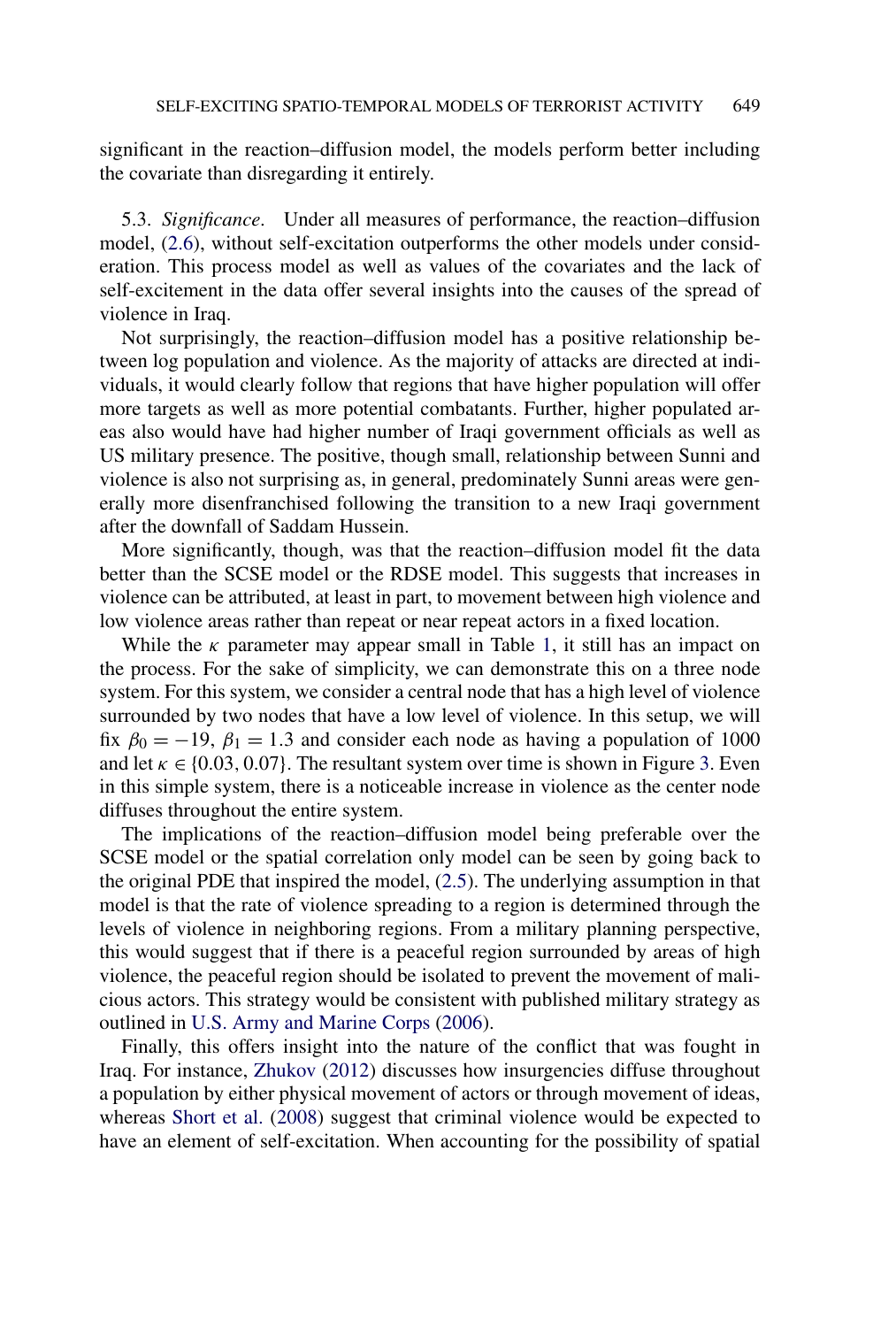<span id="page-17-0"></span>

FIG. 3. *This plot shows the expected changes in violence in a simple three node system where the center node starts with a high level of violence and the other two nodes start with a low level of violence for*  $\kappa = 0.03$ , *depicted as dashed lines in above figure*, *and*  $\kappa = 0.07$ , *depicted as straight lines. As seen here after* 12 *months for*  $\kappa = 0.07$  *the nodes are essentially at equilibrium.* 

diffusion, this self-excitation does not appear to be present in the Iraqi data set. Therefore, as a diffusion-based model fits the data better, this would suggest the spread of violence was due to the physical movement of an insurgent population or ideology rather than a criminal element that would be expected to stay more static at a location.

**6. Discussion.** In this paper, we develop statistical models that allow for spatio-temporal diffusion in the process model and temporal diffusion in the data model. We relate the models to existing theory in how violence diffuses in space and time. We further developed a Laplace approximation for spatio-temporal models that contain self-excitement. This modification allows for a quick and accurate fit to commonly used models in both the analysis of terrorism and criminology. A critical difference between classical INLA and our proposal is that in our proposal, inference is not only performed on the hyperparameters during the exploration of *π(θ*|*Y)* in [\(3.3\)](#page-7-0), but also on the self-excitation parameter *η*. While *η* is not generally thought of as a hyperparameter, when the linear expansion of the log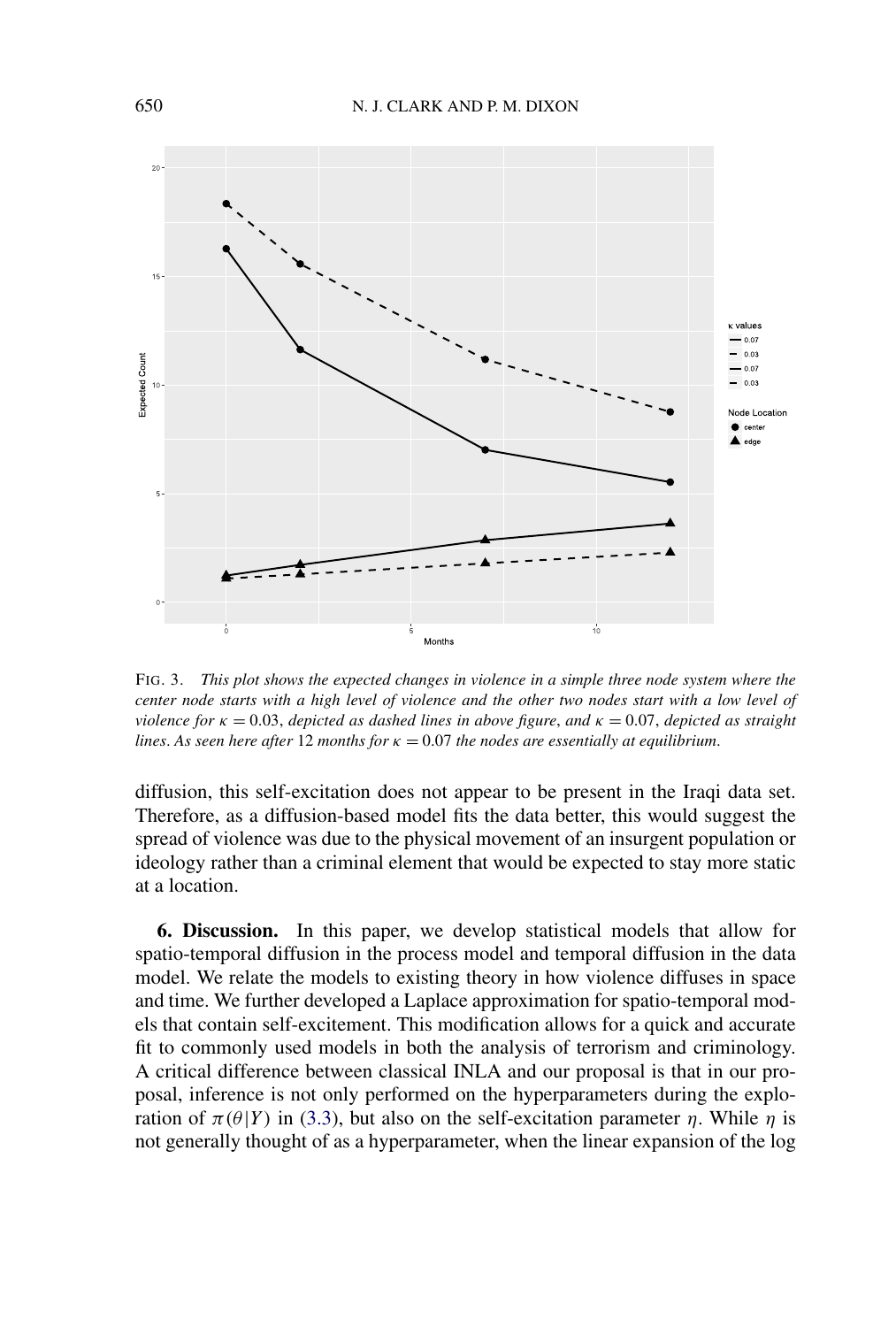<span id="page-18-0"></span>likelihood is done in [\(3.9\)](#page-9-0),  $\eta$  enters into  $Q^*$  and  $B^*$  in a similar manner as the hyperparameters.

While we only considered two process models and self-excitation that only exists for one time period, the methodology outlined above can easily be extended to allow self-excitation to have an exponential decay similar to the modeling technique of [Mohler et al.](#page-19-0) [\(2011\)](#page-19-0). As shown above, the absence of testing multiple process models may result in premature conclusions about how violence is spreading over regions. While self-excitation may be present in one model, its significance may be dulled through the use of alternative process models resulting in differing conclusions.

Although self-excitation has become increasingly popular, alternate approaches based on Besag's auto-logistic model, as used in [Weidmann and Ward](#page-19-0) [\(2010\)](#page-19-0) are possible, though care must be taken if count data is used as Besag's auto-Poisson does not permit positive dependency. As shown in [Kaiser and Cressie](#page-19-0) [\(1997\)](#page-19-0), a Winsorized Poisson must be used if positive dependency is desired, as it most certainly is in terrorism modeling. In this case, the data model dependency would linearly be associated with the log of  $\mu(s_i, t)$ .

Though the motivation for the models in this paper was the spatio-temporal spread of violence, the novel concept of combining latent process dependency and data model dependency has the potential to be used in other fields. For example, in the modeling of thunderstorms, self-excitation may be present temporally, while process model dependency may also be appropriate due to small-scale, unobservable, spatial or spatio-temporal dependency. Laplace approximations, as demonstrated in this paper, allow for quick and relatively accurate methods to fit multiple types of self-exciting spatio-temporal models for initial inference.

**Acknowledgments.** The authors thank the Editor, Thomas Brendan Murphy, the Associate Editor, and a reviewer whose feedback during the review process greatly helped to improve this manuscript.

## REFERENCES

BAKER III, J. A.and HAMILTON, L. H. (2006). *The Iraq Study Group Report*. Vintage Books.

- BESAG, J. (1974). Spatial interaction and the statistical analysis of lattice systems. *J*. *Roy*. *Statist*. *Soc*. *Ser*. *B* **36** 192–236.
- BRAITHWAITE, A. and JOHNSON, S. D. (2015). The battle for Baghdad: Testing hypotheses about insurgency from risk heterogeneity, repeat victimization, and denial policing approaches. *Terrorism and Political Violence* **27** 112–132.
- CHUNG, F. R. K. (1997). *Spectral Graph Theory*. *CBMS Regional Conference Series in Mathematics* **92**. Amer. Math. Soc., Providence, RI. [MR1421568](http://www.ams.org/mathscinet-getitem?mr=1421568)

CRESSIE, N. and WIKLE, C. K. (2012). *Statistics for Spatio-Temporal Data*. Wiley, New York.

FEARON, J. D. (2007). Iraq's civil war. *Foreign Aff*. **86** 2.

- GELMAN, A., MENG, X.-L. and STERN, H. (1996). Posterior predictive assessment of model fitness via realized discrepancies. *Statist*. *Sinica* **6** 733–760.
- GELMAN, A. (2006). Prior distributions for variance parameters in hierarchical models (comment on article by Browne and Draper). *Bayesian Anal*. **1** 515–534.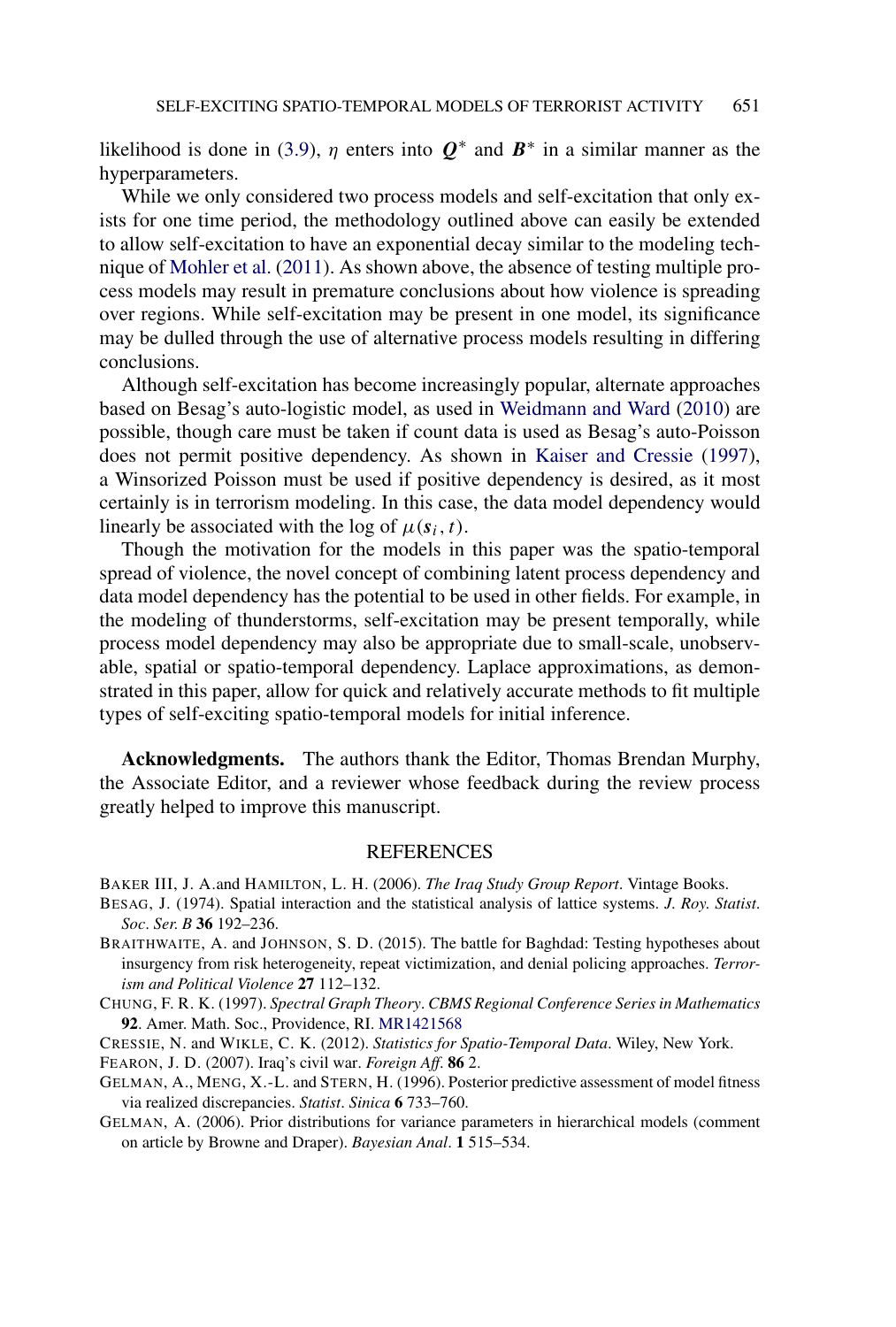- <span id="page-19-0"></span>GELMAN, A., CARLIN, J. B., STERN, H. S. and RUBIN, D. B. (2014). *Bayesian Data Analysis* **2**. Chapman & Hall/CRC, Boca Raton, FL.
- HOFFMAN, B. (2006). Insurgency and counterinsurgency in Iraq. *Studies in Conflict & Terrorism* **29** 103–121.
- KAISER, M. S. and CRESSIE, N. (1997). Modeling Poisson variables with positive spatial dependence. *Statist*. *Probab*. *Lett*. **35** 423–432.
- LAFREE, G. and DUGAN, L. (2007). Introducing the global terrorism database. *Terrorism and Political Violence* **19** 181–204.
- LAUB, P. J., TAIMRE, T. and POLLETT, P. K. (2015). Hawkes Processes. Preprint. Available at [arXiv:1507.02822.](http://arxiv.org/abs/arXiv:1507.02822)
- LEE, Y. and NELDER, J. A. (1996). Hierarchical generalized linear models. *J*. *Roy*. *Statist*. *Soc*. *Ser*. *B* **58** 619–678. [MR1410182](http://www.ams.org/mathscinet-getitem?mr=1410182)
- LEWIS, E., MOHLER, G., BRANTINGHAM, P. J. and BERTOZZI, A. L. (2012). Self-exciting point process models of civilian deaths in Iraq. *Security Journal* **25** 244–264.
- LINKE, A. M., WITMER, F. D. and O'LOUGHLIN, J. (2012). Space–time granger analysis of the war in Iraq: A study of coalition and insurgent action-reaction. *Int*. *Interact*. **38** 402–425.
- MIDLARSKY, M. I., CRENSHAW, M. and YOSHIDA, F. (1980). Why violence spreads. *International Studies Quarterly* **24** 262–298.
- MOHLER, G. (2013). Modeling and estimation of multi-source clustering in crime and security data. *Ann*. *Appl*. *Stat*. **7** 1525–1539. [MR3127957](http://www.ams.org/mathscinet-getitem?mr=3127957)
- MOHLER, G. O., SHORT, M. B., BRANTINGHAM, P. J., SCHOENBERG, F. P. and TITA, G. E. (2011). Self-exciting point process modeling of crime. *J*. *Amer*. *Statist*. *Assoc*. **106** 100–108. [MR2816705](http://www.ams.org/mathscinet-getitem?mr=2816705)
- POLSON, N. G. and SCOTT, J. G. (2012). On the half-Cauchy prior for a global scale parameter. *Bayesian Anal*. **7** 887–902. [MR3000018](http://www.ams.org/mathscinet-getitem?mr=3000018)
- PORTER, M. D., WHITE, G. (2012). Self-exciting hurdle models for terrorist activity. *Ann*. *Appl*. *Stat*. **6** 106–124.
- PYTHON, A., ILLIAN, J., JONES-TODD, C. and BLANGIARDO, M. (2016). A Bayesian Approach to Modelling Fine-Scale Spatial Dynamics of Non-State Terrorism: World Study, 2002–2013. Preprint. Available at [arXiv:1610.01215.](http://arxiv.org/abs/arXiv:1610.01215)
- RUE, H., MARTINO, S. and CHOPIN, N. (2009). Approximate Bayesian inference for latent Gaussian models by using integrated nested Laplace approximations. *J*. *R*. *Stat*. *Soc*. *Ser*. *B*. *Stat*. *Methodol*. **71** 319–392.
- SHORT, M. B., D'ORSOGNA, M. R., PASOUR, V. B., TITA, G. E., BRANTINGHAM, P. J., BERTOZZI, A. L. and CHAYES, L. B. (2008). A statistical model of criminal behavior. *Math*. *Models Methods Appl*. *Sci*. **18** 1249–1267.
- SPIEGELHALTER, D. J., BEST, N. G., CARLIN, B. P. and VAN DER LINDE, A. (2002). Bayesian measures of model complexity and fit. *J*. *R*. *Stat*. *Soc*. *Ser*. *B*. *Stat*. *Methodol*. **64** 583–639.
- TENCH, S., FRY, H. and GILL, P. (2016). Spatio-temporal patterns of IED usage by the Provisional Irish Republican Army. *European J*. *Appl*. *Math*. **27** 377–402.
- U.S. ARMY AND MARINE CORPS (2006). Counterinsurgency, FM 3-24, MCWP 3-33.5.
- WEIDMANN, N. B. and WARD, M. D. (2010). Predicting conflict in space and time. *Journal of Conflict Resolution* **54** 883–901.
- WILLIAMS, P. (2009). *Criminals*, *Militias*, *and Insurgents*: *Organized Crime in Iraq*. Strategic Studies Institute, Carlisle, PA.
- ZHUKOV, Y. M. (2012). Roads and the diffusion of insurgent violence: The logistics of conflict in Russia's North Caucasus. *Political Geography* **31** 144–156.